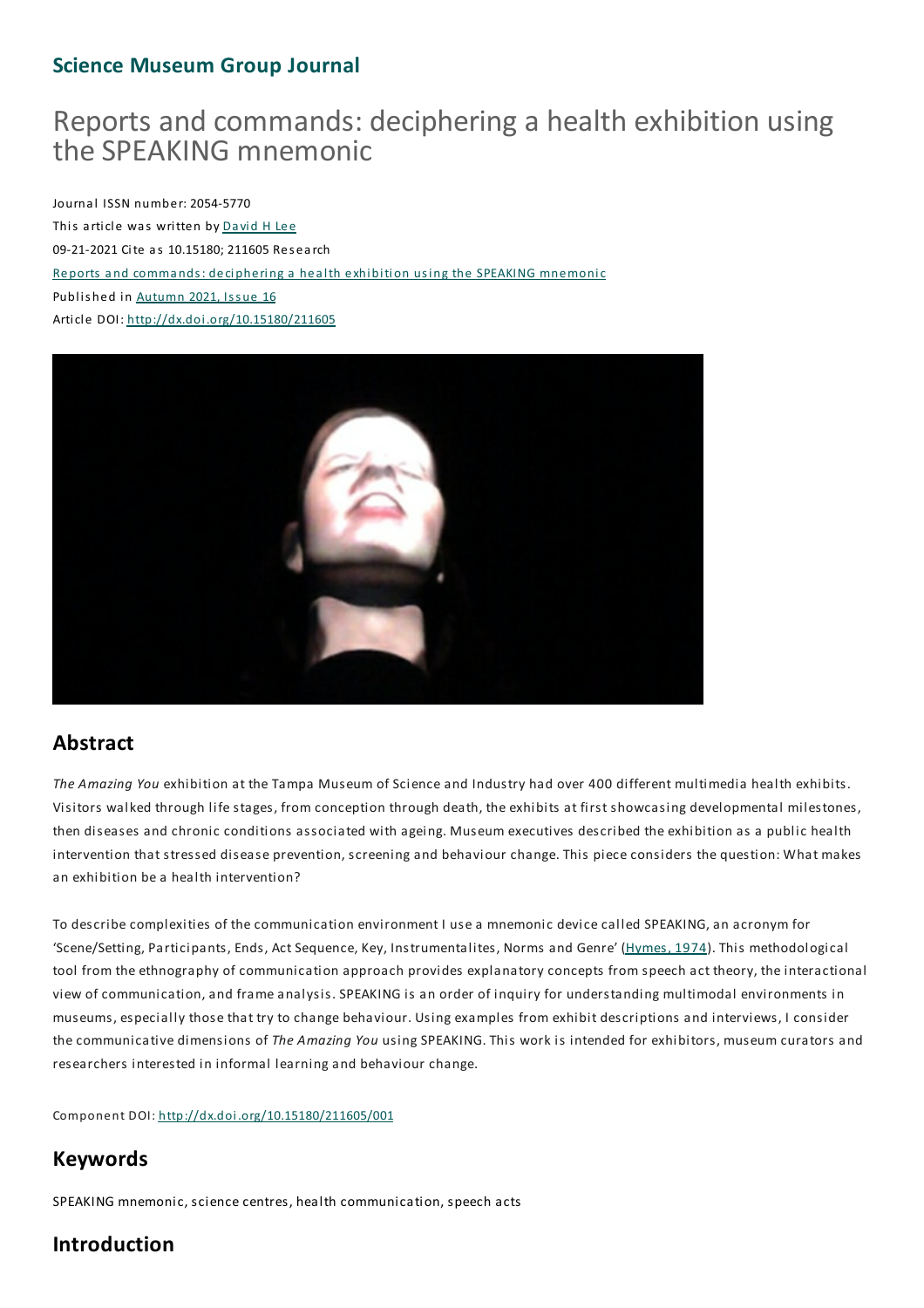*The Amazing You* at the Tampa Museum of Science and Industry (MOSI) was a 'permanent' exhibition which lasted from 2008 until 2017, when the museum downsized (Contorno, 2017). It had over 400 different exhibits focusing on human health.The exhibition was built for \$700K USD using funds raised from private health insurance companies, and county, state and federal agencies. Local hospitals, medical practices, biotechnology companies and device manufacturers helped to design and furnish each exhibit in exchange for prominent branding as sponsors. For example, an ophthalmology practice provided graphic eye surgery footage, and cord blood and tissue cryopreservation service CryoCell provided a sprawling stem cell exhibit.

The exhibition used a 'lifespan' design, which MOSI staff claimed had not been tried before. Visitors entered the pregnancy area and walked through exhibits about childhood, adolescence, adulthood and old age, culminating in an unsentimental exposition of dying. Diseases, injuries and medical conditions were introduced within the life stage they typically appear, and as a result they became the predominant focus from middle age, onwards. With exhibits about diet, exercise, neural development, drunk driving, heart disease, cancer, stroke, Alzheimer's, etc., the focus was on 'what it takes to stay healthy at each life stage' and 'how to return to wellness after an illness, surgery or a disability' ('*The Amazing You*', n.d.).

To give a sense of the exhibition as a whole, just a few highlights are mentioned here: 'Beginning of Life' was an exhibit about conception and gestation, which contained 'Infant Roulette' (about prenatal injuries resulting from smoking, drinking, etc.) and a collection of foetal remains; 'Childhood' and 'Adolescence' contained 'Risky Relations' (about STDs), and 'Healthywood Squares' featured animatronic puppets. 'Early Adulthood' had 'Choices for Longevity' (about behaviours implicated in higher rates of morbidity and mortality) and 'Smoking and Health' (about one such unhealthy behaviour). In 'Older Adulthood' the focus turned to degenerative diseases associated with ageing, including heart disease, stroke, Alzheimer's and cancer. Finally, 'End of Life' contained exhibits on organ donation, 'Cultural Death Rituals' and a 'Legacy Station' where visitors wrote the name of a loved one on a slip of paper and saw it blown around in a Bernoulli blower.[1]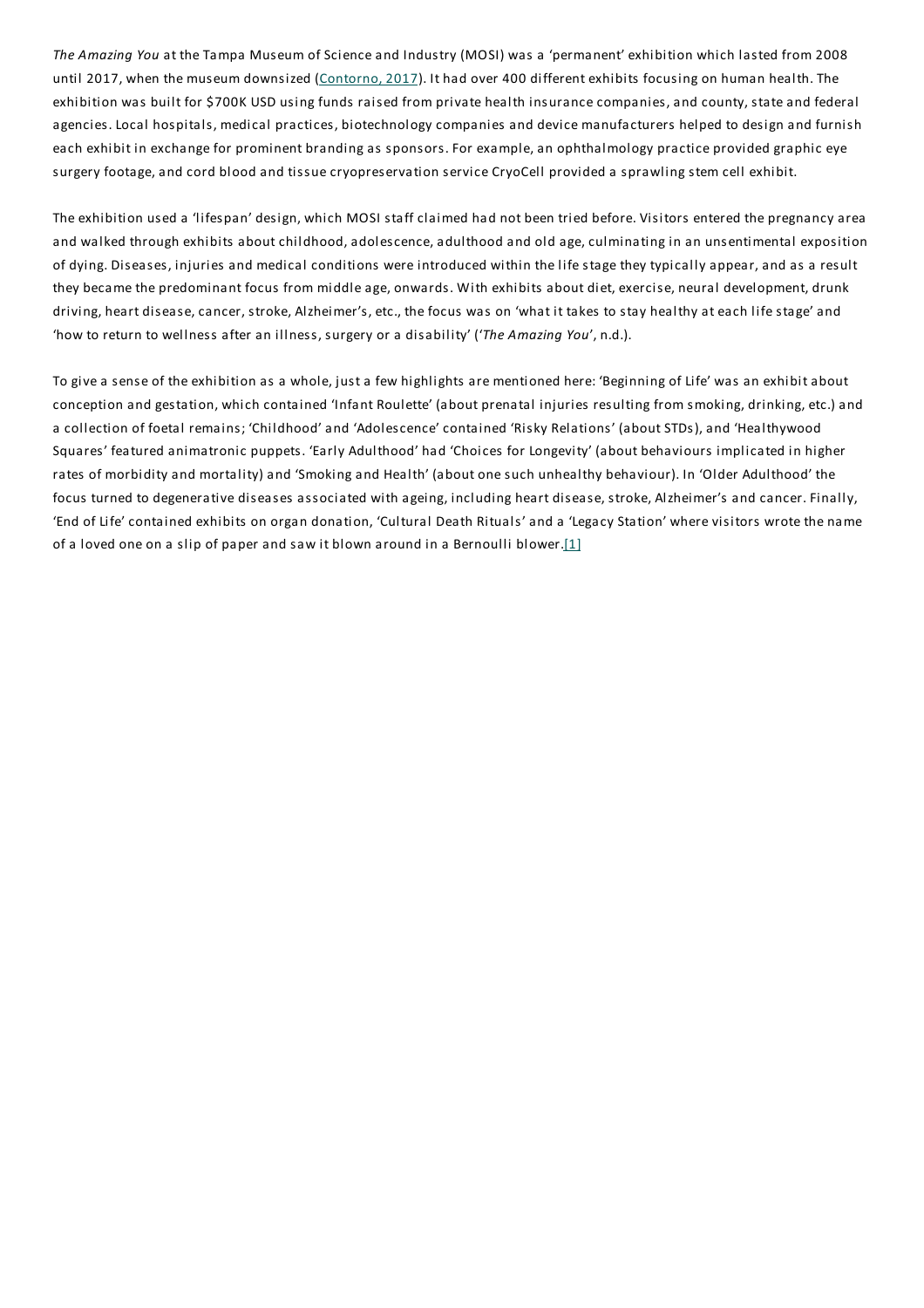

(Left) 'Beginning of Life'

(Right) 'Infant Roulette'

DOI: http://dx.doi.org/10.15180/211605/009

*The Amazing You* was conceived of as a public health intervention, I learned from interviewing MOSI's chief executive and lead designer. It was a response to the blockbuster *Bodies* exhibition that came to The Museum of Science and Industry in 2007.The plastinated human remains of *Bodies* were organised by system (skeletal, circulatory, digestive, etc.). While the CEO found *Bodies* informative, he wanted a follow-up exhibition with more explicit emphasis on getting visitors to "eat right, exercise, and get screened for problems on the horizon". Getting visitors involved in their own health and recognising themselves as candidates for disease was something that the systems approach in *Bodies* did not do enough of, he felt.

This essay uses data collected from a larger study as case examples. The aim of the paper is to consider the question: What it is that makes a health exhibition an intervention? To research this question, I use an analytical rubric from the ethnography of communication called SPEAKING (Hymes, 1974).This is a mnemonic device which stands for:

- Scene/Setting
- **Participants**
- Ends
- Act Sequence
- Key
- **Instrumentalites**
- Norms
- Genre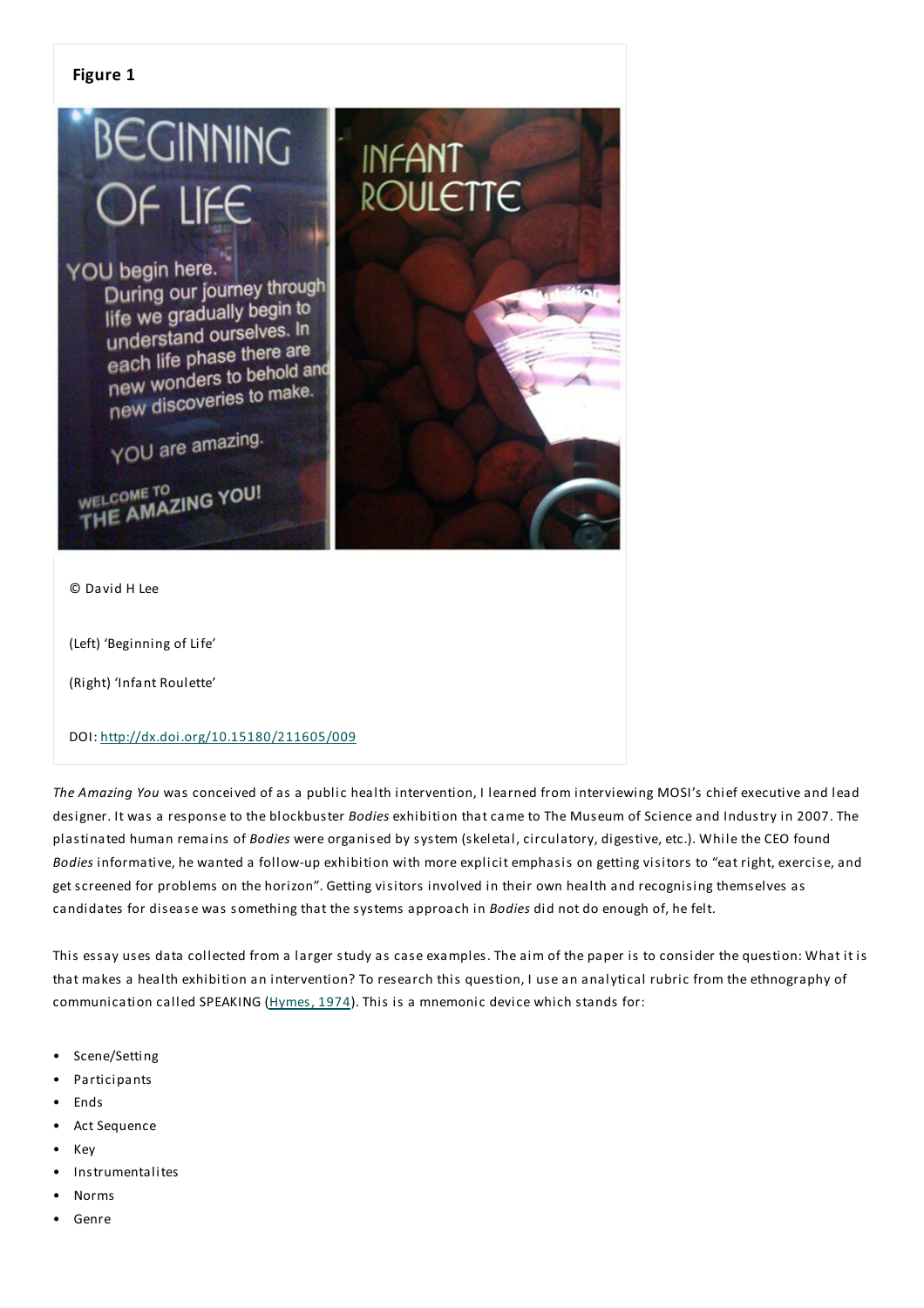Although originally used to describe conversations, rituals and other oral communication events, with some adaptations, SPEAKING can be applied to a museum exhibition with illuminating results. In this essay I apply each component of SPEAKING to *The Amazing You*, to better understand what makes an exhibition a health intervention. I conclude with a discussion of the implications of SPEAKING for curators, administrators and researchers. First, however, the research process and data corpus are detailed.

# **Methods and data**

In the winter of 2012–2013 references videos were recorded (on smart phone and tablet) from the perspective of an end user, pressing buttons, turning levers and otherwise interacting with each exhibit. 18.8 gigabytes of videos would later be transcribed by creating 120 pages of textual descriptions. In between the recordings, the actions of other visitors were sometimes observed, and field notes were recorded using the phone or tablet. Upon IRB approval, interviews were conducted with MOSI's Chief Executive, the Vice President of Design and Vice President of Grants and Research. I was provided with a 'Researcher' badge, and tables and chairs were placed at the exit of the exhibition.There, visitors leaving the exhibition were asked if they would complete a short exit survey.The survey was a single piece of paper with open-ended questions such as 'What are your thoughts about*The Amazing You*?' and 'How do you think *The Amazing You* might influence guests to make healthier choices?'.The final question asked if they might be willing to sit for an approximately 15-minute interview, in exchange for free tickets to an IMAX movie. 72 surveys were collected, and 21 interviews conducted and transcribed, with visitors, volunteers and executives.

A grounded theory approach to data analysis is inductive in that it does not begin with any predetermined hypothesis or theoretical framework. While I did not have a predetermined hypothesis to test, I decided to code according to the apparent communicative action being performed by each exhibit, given the Museum of Science and Industry executives assertion that*The Amazing You* went beyond simple information transfer. Using textual descriptions of exhibits and interview transcripts, each exhibit (or a part of an exhibit) was coded according to its purpose, stated or implicit, using the gerundial '-ing' form of an action verb. For example, I coded an exhibit that shone an infrared camera on the visitor's face as 'warning' about the risk of skin cancer. I coded as 'informing' an interactive database where visitors looked up surgical procedures. An audiometry test screening for hearing loss was coded as 'diagnosing'.Exhibits with titles in the imperative grammatical mood (such as 'You Be the Doctor', 'Do This, Not That', and 'Live Forever!') were coded as 'commanding'.

After this open coding process (Strauss and Corbin, 1990, pp 62-69), I used axial coding (*Ibid*, pp 96-115), which involved making a second pass over the coded transcripts, finding similarities between the codes and grouping them into larger umbrella categories. Four umbrella terms were derived from this process: describing, prescribing, entertaining, and diagnosing. Each verb characterised the apparent purpose of an exhibit (or component within an exhibit). While descriptive exhibits imparted knowledge, but did not have any particular action step to take, prescriptive exhibits told the visitor what to do to stay healthy.Entertaining exhibits included a wall of jokes and one-liners called 'Laughter is the Best Medicine', while diagnostic exhibits measured the visitor's weight, blood pressure, vision and hearing abilities. Usually, exhibits worked towards more than one of these ends. For example, the heart disease exhibit contained an informative video (descriptive); a titular plea to 'Take Care of Your Sweet Heart' (prescriptive) and a blood pressure monitor (diagnostic) (Lee, 2018). The wish to characterise exhibits according to communicative purpose led to my discovery of the ethnography of communication approach and the SPEAKING mnemonic.

Component DOI: http://dx.doi.org/10.15180/211605/002

# **Using the SPEAKING mnemonic**

More details about the process of data analysis are provided in the sections on SPEAKING which appear below. First, I discuss why SPEAKING appeared to be a promising methodological tool. Finding extant frameworks to analyse the communicative situation at*The Amazing You* was challenging, given the numerous forms of communication documented. While discourse was abundant on text panels, there was also non-verbal communication in the form of illustrations, photos, videos, models and diagrams, as well as looped dialogue and pre-recorded sounds. Surely a message was being transmitted from the exhibitors to the visitors, but a simple sender/receiver model (Shannon and Weaver, 1949) didn't account for the chorus of medical communities of practice who were involved with creating each exhibit. Neither did it account for the variety of visitors, of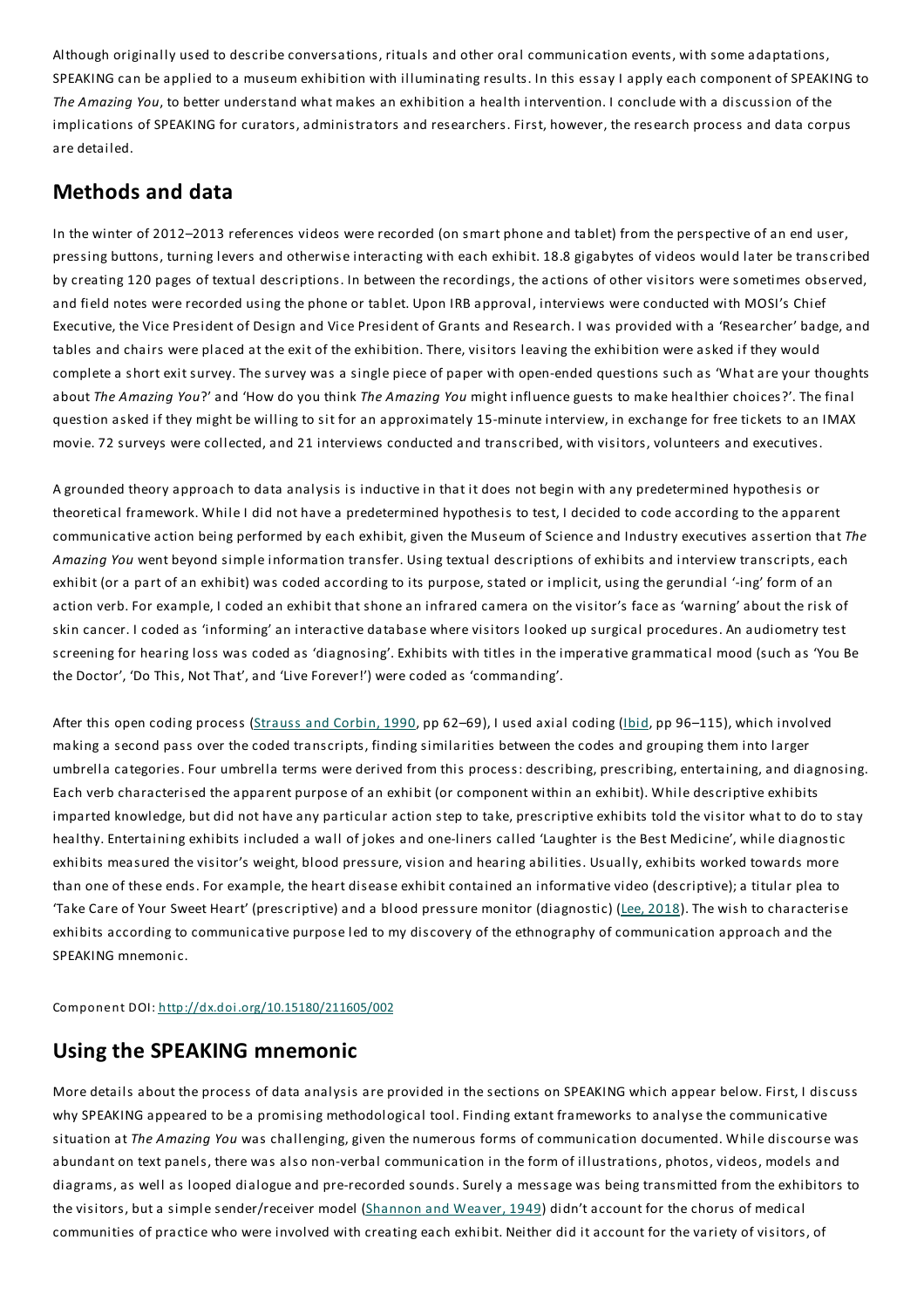different ages, genders, races, socioeconomic status and risk-profiles, who I met doing surveys and interviews. There is a literature on museums as communication systems (De Borhegyi, 1963; Cameron, 1968; Hooper-Greenhill, 1991) that helped characterise audio, visual and tactile channels of communication, as well as components such as exhibitor, exhibition and visitor. However, this framework did not account for the overall *purpose* or function of an exhibition. In the words of early health exhibit designer Bruno Gebhard (1940, p 657): Do health exhibits mainly inform? Or is the final aim 'to impel action for better and healthier living'?

A key consideration of the ethnography of communication approach associated with Dell Hymes and colleagues is communicative purpose. Communication functions to pass along information, but also to express feelings, connect with others and issue commands, among other functions (Saville-Troike, 1989, p 14). The SPEAKING mnemonic (Hymes, 1974) is an order of inquiry used to categorise multiple dimensions of any communicative event. SPEAKING accounts for the event (Scene or Setting), the various interlocutors (Participants), the overall purpose (Ends), and the more minute order of communicative acts (such as question/ answer, etc.), which further the achievement of these ends (Act Sequence). Additionally, SPEAKING prompts the ethnographer to note the mood of the event (Key), the various channels or modes of communication employed (Instrumentalites), and the expectations participants bring to the encounter (Norms and Genre). Although originally envisioned to describe conversations, rituals and other oral communication events, I argue that SPEAKING can, with some adaptations, be applied to a museum exhibition with illuminating results.

In what follows, I describe the SPEAKING mnemonic using examples from *The Amazing You*.The goal is to show how SPEAKING might help researchers gain better insight into the social functions of exhibitions. I hope it will also be useful to curators and exhibitors looking to design more effective and engaging exhibits, with underlying goals of changing the world for the better. (For example, to advance public health, or fight climate change, racism, etc.)

#### *Setting/Scene*

According to Hymes (1974), 'Setting refers to the time and place of a speech act and, in general, to the physical circumstances' (p 55). 'Scene' refers to the 'psychological setting' or 'cultural definition' of a setting, which includes characteristics such as the sense of formality and informality (Hymes, 1974, pp 55–56). The Museum of Science and Industry tagline which appeared prominently on the website, 'We've got fun down to a science', suggested a balance between entertainment and scientific facts. Indeed, the precarity of this balancing act is a theme that will emerge below in the discussion of 'key'. At the time this research was conducted,*The Amazing You* took up most of the Museum's third floor, leading visitors through comb-like interstices created by six-foot standing panels, and directing them from one life stage to the next. Figure 2 includes photos of the exhibition floor, taken from above, on the fourth floor walkway leading to the administrative offices. Since the scene and setting of exhibition were already described briefly in the introduction, we can move on to the next letter making up the SPEAKING mnemonic.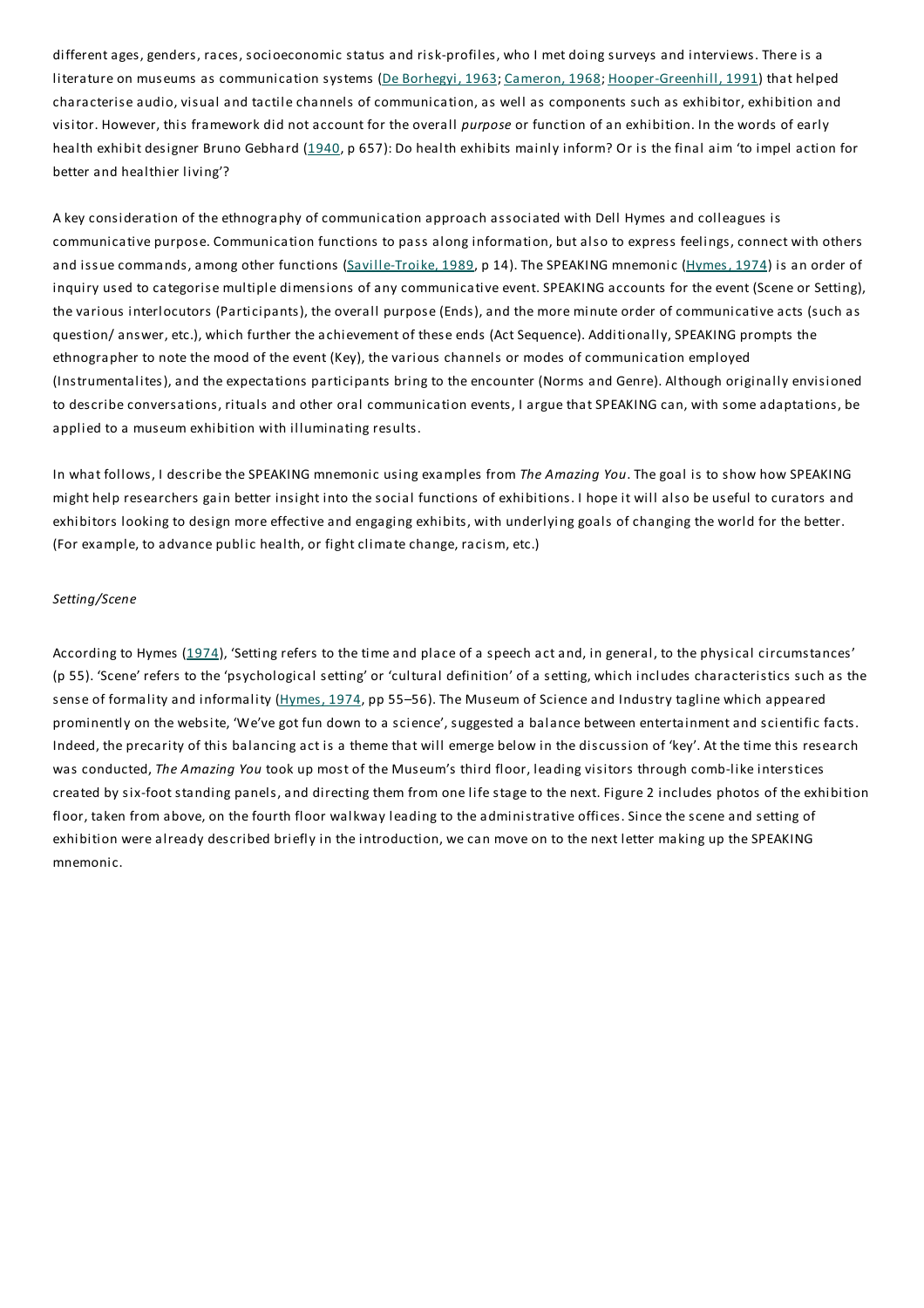#### **Figure 2**



© David H Lee

Views of *The Amazing You* exhibition

DOI: http://dx.doi.org/10.15180/211605/010

#### *Participants*

As noted, the 'sender' (exhibition) and 'receiver' (visitors) model of communication would be an oversimplification in this case. There were 156 members of the advisory council involved with the conception, design and fabrication of the exhibition. Some of these were medical experts while others were commercial sponsors. For example, prosthetic limb manufacturer West Coast Brace and Limb sponsored 'The Cybernetic Human', an exhibit featuring a shiny chrome mannequin fitted with artificial limbs and organs. One visitor noted that this exhibit was practically an advertisement for getting new body parts. "It makes getting a prosthetic into some super-hero thing, when a lot of times their leg was blown off by an IED, or they get a new hip 'cause they're overweight."This example suggests that visitors noted the commercialism of exhibit sponsorship. In another example, a video booth showing a live birth was sponsored by a local hospital and appeared to take place in a hospital setting. A mother of two and proponent of home birth stated, "It assumes I'm going to go to the hospital. There aren't any other alternatives considered." This examples indicates that*The Amazing You* did not 'speak' in a single voice.

Neither were the 'receivers' monolithic. Visitors to The Museum of Science and Industry included school groups, local families and tourists visiting the nearby Busch Gardens amusement park.The second person pronoun, 'you', addressed various demographics. Sometimes, the 'you' of *The Amazing You* was a pregnant woman who is being told not to smoke during pregnancy. At other moments, 'you' was an adolescent being told to avoid peer pressure. Later in the exhibition, 'you' was an elderly person, being urged to complete crossword puzzles in order to postpone the onset of neurodegenerative diseases. In other words, the second-person, gender-neutral pronoun 'you' was being used throughout the exhibition to hail various classes of visitors. 'You' is an indexical pronoun that can refer to mum, dad, grandma or big sister, etc., depending on the intended audience.

Therefore, the participants included the cardiologists, neurologists, oncologists, ophthalmologists, etc., on the advisory board and the commercial sponsors of individual exhibits, as well as the numerous visitors, young and old. Finally, one might consider whether the exhibits themselves be considered as participants or 'actants' (Latour, 2005), insofar as they are messaging visitors.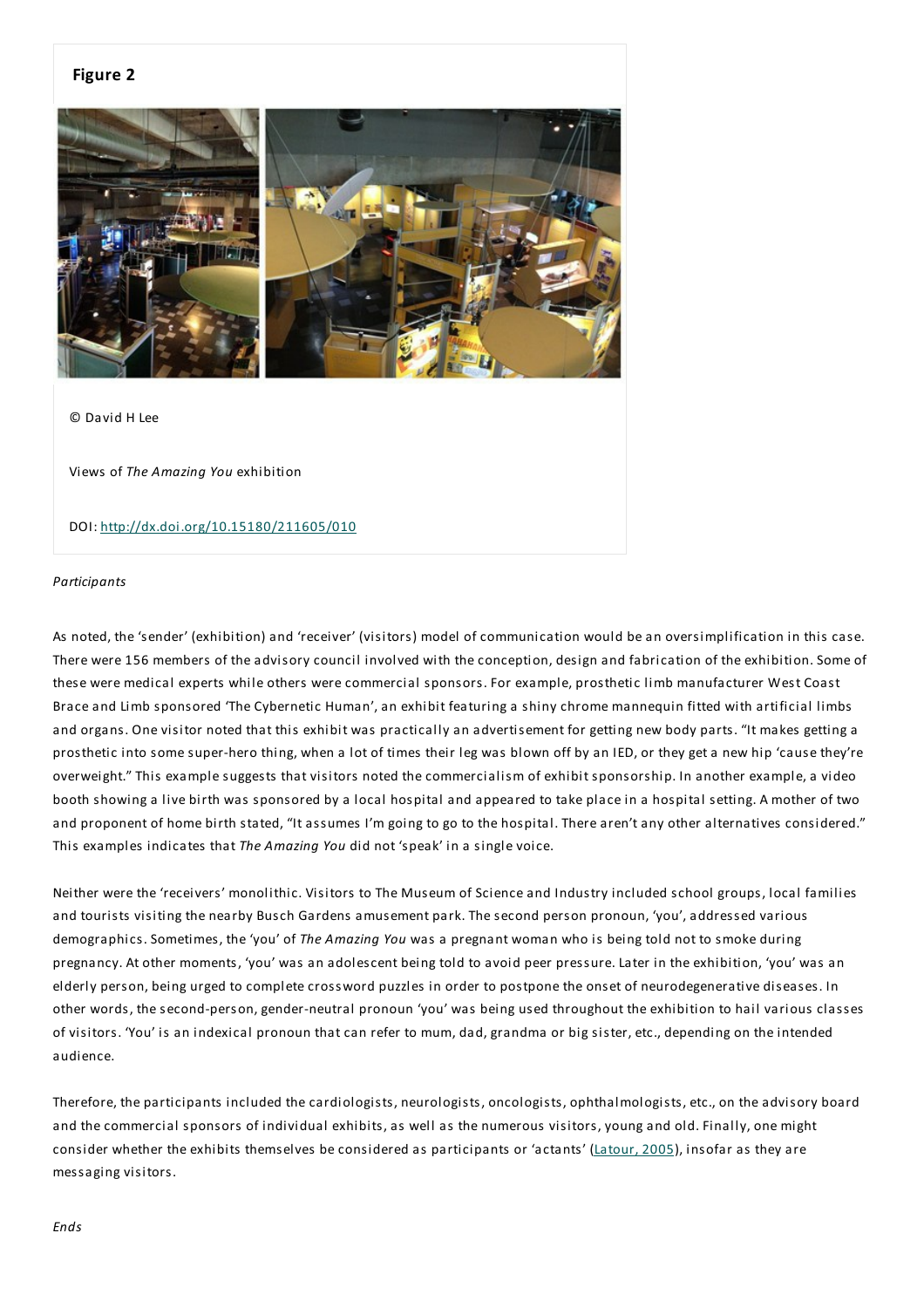For Hymes (1974), 'ends' refers to the purposes or intended outcomes of a communicative act (pp 56–57). A consideration of purpose was a guiding question of this research, as MOSI executives suggested that this was an exhibition which set out to improve health. For example, the lead designer said:

When we first started designing *The Amazing You* we wanted to make a difference in people's lives. We found that the typical 'how the body works' approach doesn't necessarily keep people healthy. It's more about attitudes…about making wise choices for wellness.

The VP of research and grants related a similar origin story:

We really wanted to do a health-wellness exhibition. But there are a lot of them out there, and a lot of them just go with the different parts of the body, so you walk through the heart and the eye, and all that stuff. But it didn't go far enough for what we wanted to do… We were going to create this exhibition so that it was different and unique… through the stages of life, and in each stage – what typically happens.You have information about mental health, about growth, about smoking, aging, driving drunk – that could cause physical harm…

The above quotes emphasise that*The Amazing You* was intended to be something different from the typical health and medical exhibition focused on anatomy or bodily systems. It is acknowledged in health promotion circles that the provision of information, as such, is not sufficient to affect behaviour. However, people who are provided with a reason for why they are being asked to do something are usually more amenable to doing it (c.f. Langer, et al, 1978). Louise Ravelli (2006) distinguishes between exhibits that inform and those that command (p 303). I was, at first, tempted to characterise an entire exhibit by the 'end' (such as 'to inform' or 'to instruct'), until I noticed that most exhibits contained smaller, component communicative acts. This leads into the next letter in the SPEAKING mnemonic.

#### *Act Sequence*

Speech Act Theory (SAT) provides a system of classification for messages that do other things besides stating facts (including suggesting, ordering, or expressing feelings, etc.). While SAT considers an uttered sentence as the unit of analysis (Vanderveken, 1990), Hymes (1974) proposed that speech acts should be considered syntagmatically (p 55), that is, as they appear in pairs, triplets or other groupings, within a communicative exchange. For example, a statement can be used as the premise of a directive that follows, as in the couplet, 'It's cold! Shut the window' or 'Seat belts save lives! Buckle up'. Notice in these examples how a command in the imperative mood follows a statement in the indicative mood.

To illustrate this type of pairing at*The Amazing You*, here is a portion of text that appeared on a wall panel of the 'Smoking' exhibit: 'Smoking is costly and hurts your health in numerous ways, from cancer, to heart disease and emphysema. Don't start, and if you smoke, quit.' In this act sequence, the propositional contents of the first statement (an assertion) provide a warrant for the imperative that follows.

Here are further examples of the assertion/imperative act sequence. Another smoking exhibit contained the sentences 'You really don't look cool smoking. Just don't start.' An exhibit called 'Options, Options', about alternative medicine, contains this pairing: 'Even western medicine, though widely reliable, can have numerous side effects and risks.Educate yourself and assess everything carefully for your own use.' In an area dedicated to the heart, a text panel said that heart disease '…is the number one killer of men and women…' and therefore visitors should 'take good care of your heart for a long and healthy life'.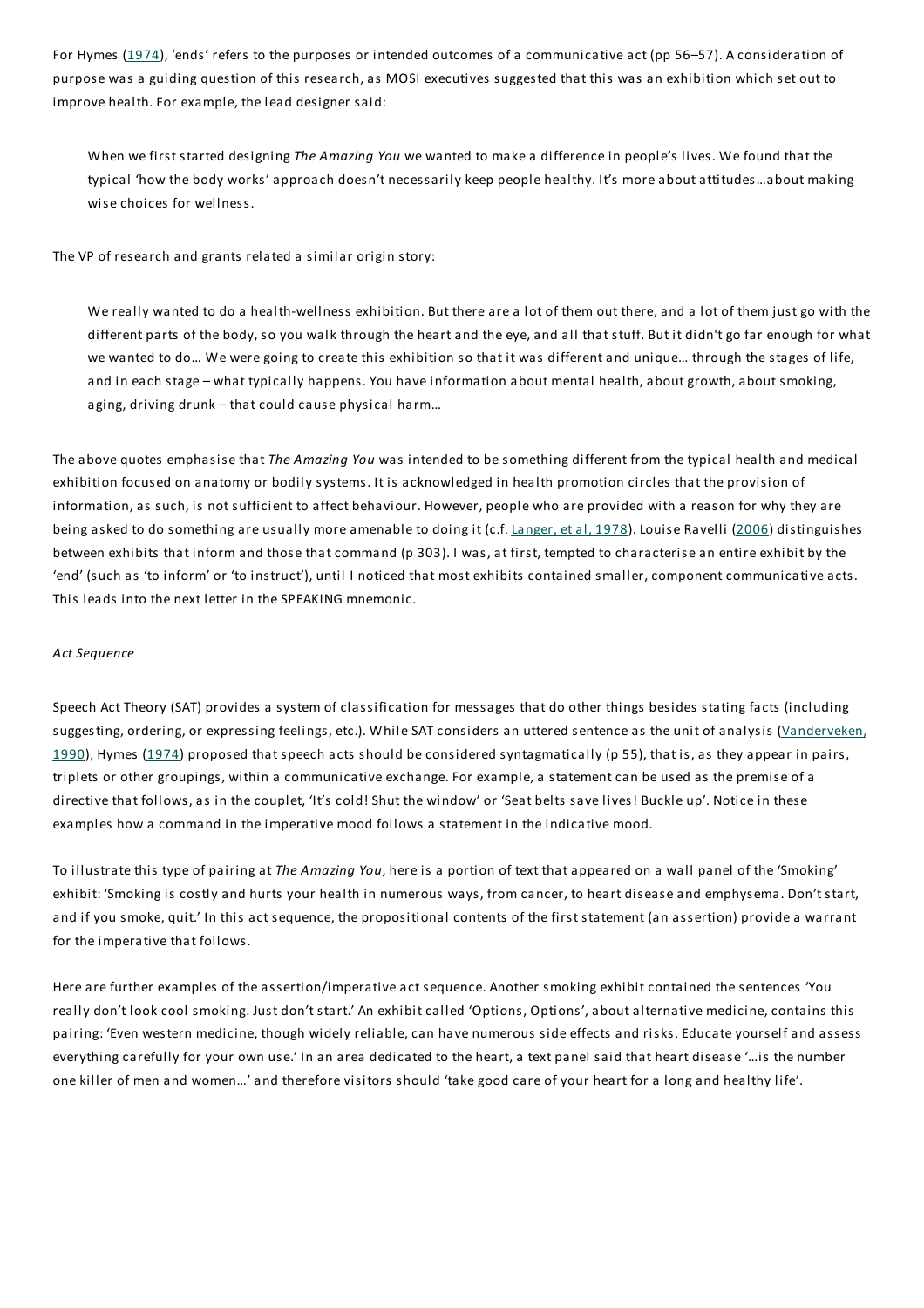#### **Figure 3**

# SMOKING AND HEALTH

# Smoking is NOT cool.

A new mind set. You really don't look cool smoking.<br>Just don't start. Addictive chemicals in cigarettes make it very hard to stop.<br>What would you say to someone to convince them to stop smoking or never start?<br>If you want

Smoking kills hundreds of thousands of people per year. what eise could you do with that accidents, wars, murders, and HIV combined.<br>than accidents, wars, murders, and HIV combined.<br>Lung cancer, one of the worst cancers, w

# **ALZHEIMER'S DISEASE**

Use it or Lose it. Brain exercise may be as important as physical exercise. Problem solving, pla<br>all stimulate activity in the brain to keep it healthy and lessen the risk of getting dementia. Activ<br>thinking games, reading

#### Lessen your risk:

A healthy lifestyle is as good for the brain as it is for the body. Foods that keep arteries health<br>holesterof, low fat, high anti-oxidants) are good for the blood flow to the brain as well.<br>Almost half of the oxygen in th

Almost nair or the oxygen in the blood is used by the orain and opacal systems.<br>Physical exercise keeps the brain alert, and recent research shows it helps stimulate develop<br>If you have a family history of Alzheimer's, pre

© David H Lee

(Top) Smoking and Health panel text

(Bottom) Alzheimer's Disease panel text

#### DOI: http://dx.doi.org/10.15180/211605/011

The sequence can also appear in reverse, with the imperative first. In an exhibit about Alzheimer's disease, a panel says 'Use it or lose it. Brain exercise may be as important as physical exercise'. Under the heading, 'Lessen Your Risk' it is stated 'A healthy lifestyle is as good for the brain as it is for the body'.

One influential account of communication posits that any message contains both a report and a command element (Bateson,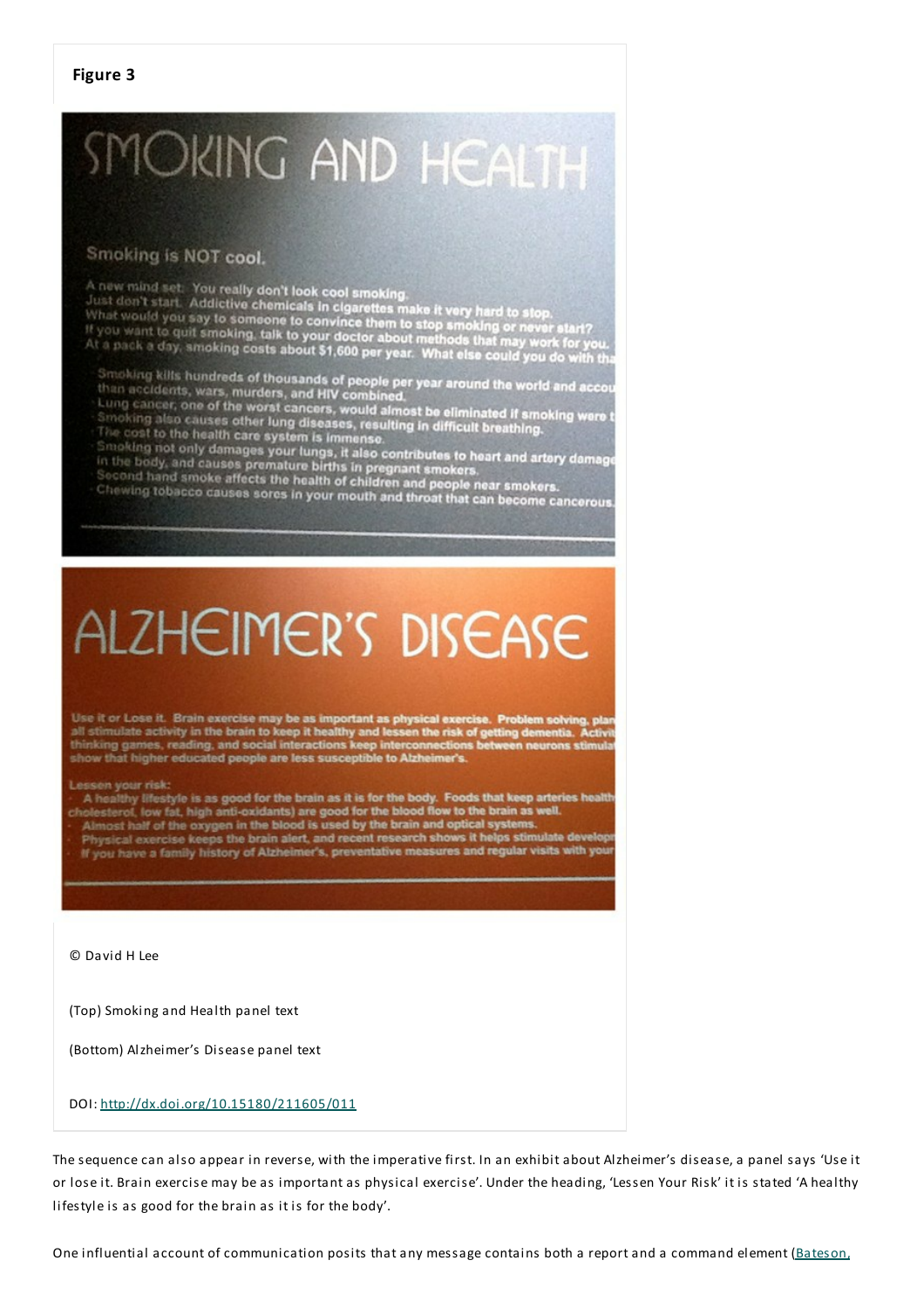1972; Watzlawick, Bavelas and Jackson, 1967).[2] A communication theory textbook states, 'Report, or content, is *what* is said. Command, or relationship, is *how* it's said' (Griffin, Ledbetter and Sparks, 2014, p 167). According to this 'interactional' perspective, the 'report' is more or less what is explicit, while the 'command' provides (often tacit) information about how the addressee should interpret the message. 'Indirect directives' (Searle, 1975), an unrelated concept from SAT with interesting similarities, are commands that appear in some other grammatical mood, such as the indicative. Consider the statement 'Only you can prevent forest fires', uttered by US forestry advocate Smoky the Bear, which can be understood as a directive not to play with matches while camping. Because clinicians and health promoters don't want to come across as controlling, bald imperatives can be disguised as statements. For example, take the statement 'Quitting smoking now greatly reduces serious risks to your health', which appears on cigarette packages in the US, functioning as a suggestion to quit. Information issued in the form of a report also contains tacit instructions about how to apply the information.These indirect directives collapse the assertion/imperative act sequence into one.

Here are some examples from *The Amazing You* of injunctions disguised as statements. 'Unique, Just Like You' urged young people to be accepting of differences. A teen appeared on a looped video saying, "It may be easier to spend time with people just like you, but you can miss out on a lot".This statement provides a reason for teens to be more accepting, and it functions as suggestion for them to do so. For another example of an indirect directive, take the statement 'There are over 4000 chemical compounds created by burning cigarettes, many of them toxic and/or carcinogenic'.This appeared in a smoking exhibit called 'What's in Those Things'. Below the statement, there was a list of hundreds of chemicals, including ammonia, arsenic, benzene and formaldehyde. Arguably, this exhibit functioned as a directive to quit smoking, even though there was no explicit imperative.

#### **Figure 4**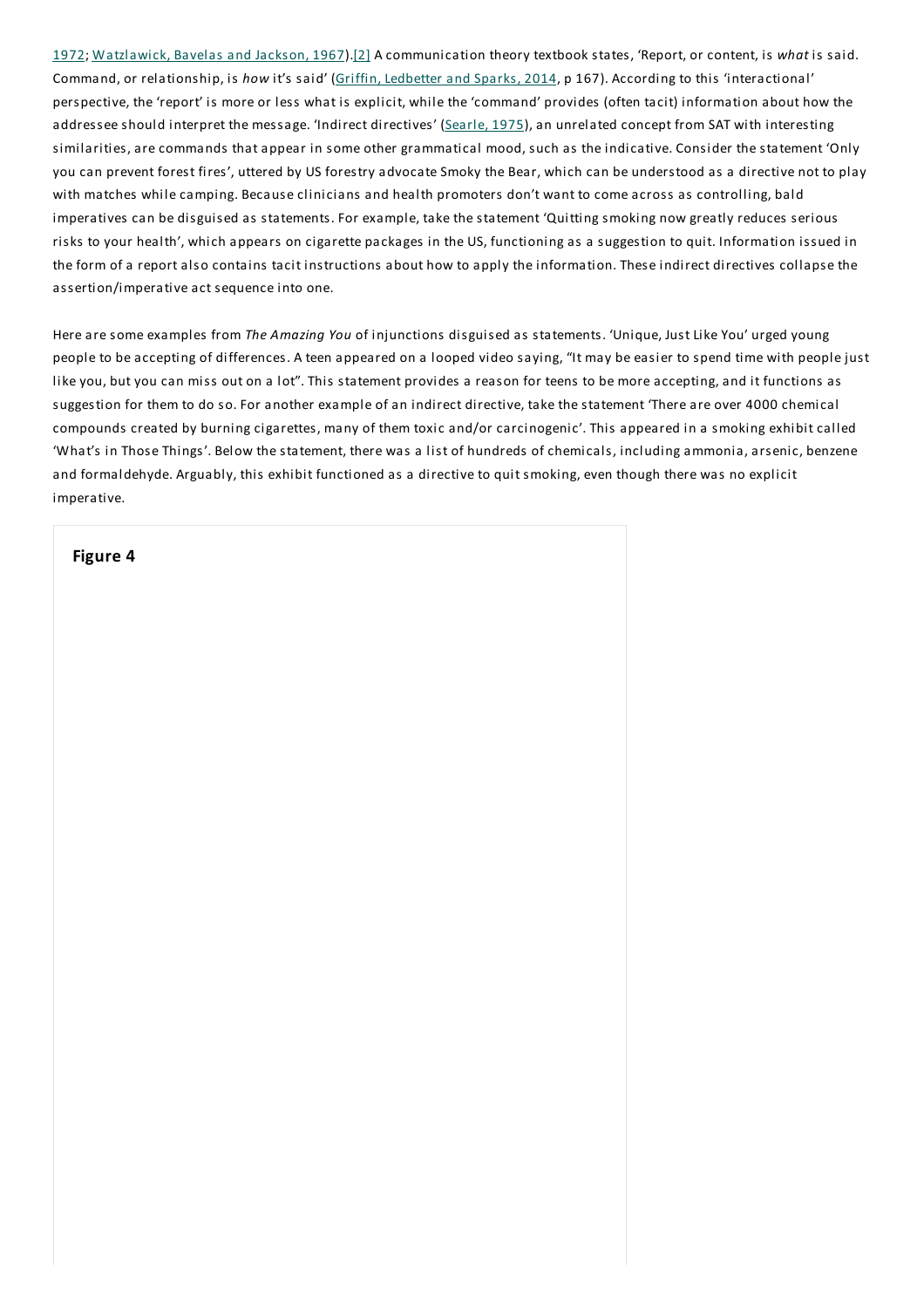

© David H Lee

'Unique, Just Like You'

DOI: http://dx.doi.org/10.15180/211605/012

The insight, that commands may be disguised as assertions, allows for inferences to be made about the hidden meanings within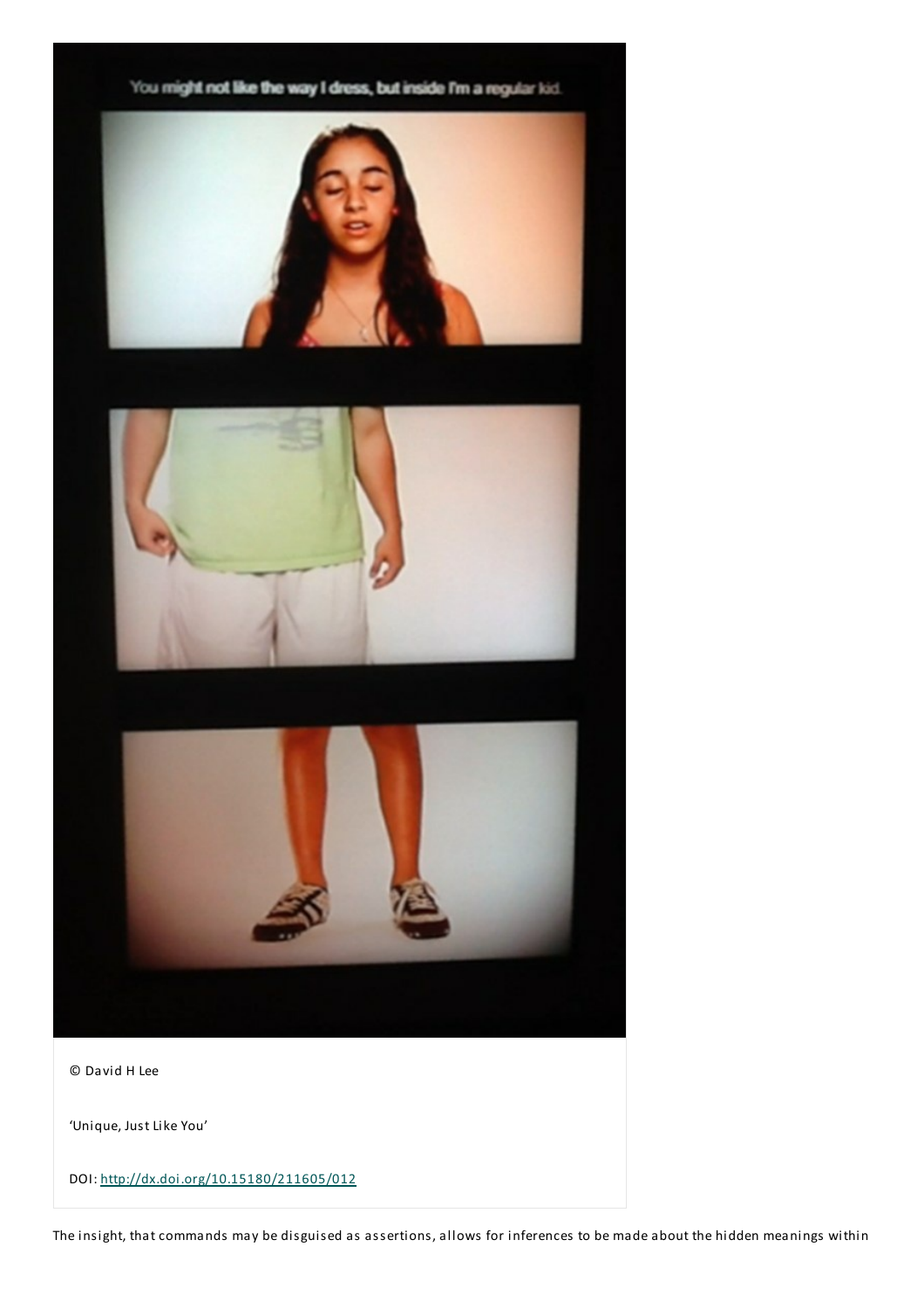exhibits. Appeals to stay healthy presume the issuer is an authority on the matter.*The Amazing You* makes a tacit claim about The Museum of Science and Industry's institutional authority and the *bona fides* of medical and commercial sponsors. For health advice to be credible, it should come from an authoritative source, and issuing orders serves to exercise and reinforce this very same authority.The question of what makes an exhibition a health intervention appears to be closely related to the ratio of the report and command aspects of messages. Information is important, but to intervene on unhealthy behaviours, the message should at least contain clues, however tacit, on what the visitor is supposed to do with the information. As we make our way down each letter of the SPEAKING mnemonic, we turn now to the mood or tone of an exhibit, noting subtle changes in emphasis or manner.

#### *Key*

Keying describes switches in tone, from mock to serious, or from perfunctory to painstaking (Hymes, 1974, p 57). Hymes borrows the concept from Erving Goffman (1974) who describes play fighting among animals as closely patterned after real fighting, except that participants don't get hurt.To Goffman behaviours (such as playful nips instead of bites) 'transcribe' the activity into something less lethal (p 44). Goffman uses a visual metaphor, describing keying as a 'layer or lamination' indicating the earnestness of any communicative situation (1974, p 82).*The Amazing You* had puns and cartoons that 'key' the exhibition as unserious, even when (perhaps) greater solemnity was warranted by the topic. Take, for example, an exhibit where a spin of the roulette wheel lands on one of the serious, debilitating injuries caused by cerebrovascular events, called 'Stroke of Bad Luck'.

In a further example of this uneasy mix of serious and playful elements, a young man visiting MOSI with his girlfriend said about 'You, M.D.' (where visitors interacted with an onscreen, computer-animated doctor):

Some of this stuff is just kind of creepy... It's like a horror movie. Like the bad guy's basement, or something. That one doctor… The surgeon guy? And he's animated? That's like, weird. He has this, like, almost homicidal look on his face! [laughs].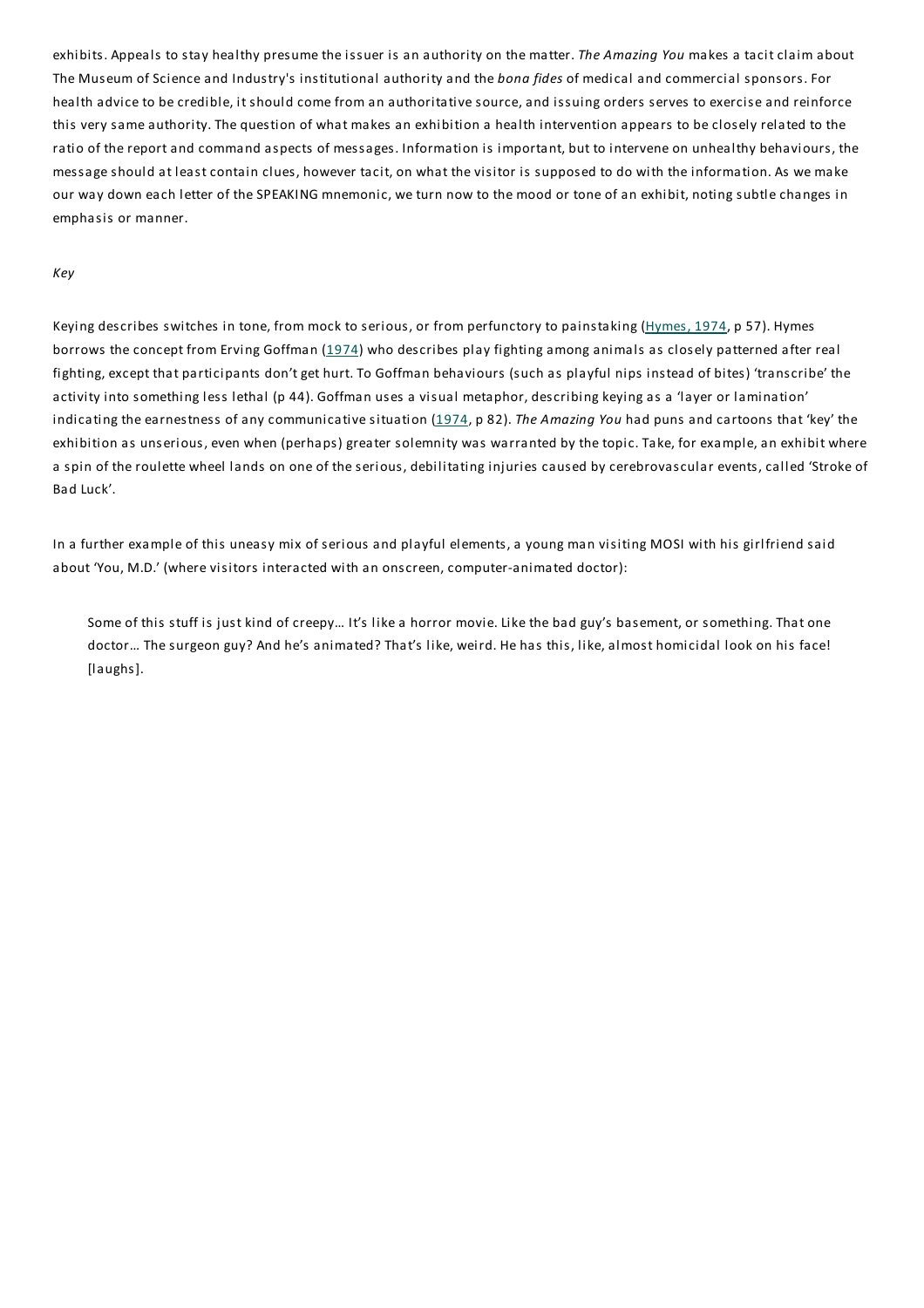

© David H Lee

(Top) 'Stroke of Bad Luck'

(Bottom) The computer-animated doctor of the 'You, M.D.' exhibit

DOI: http://dx.doi.org/10.15180/211605/013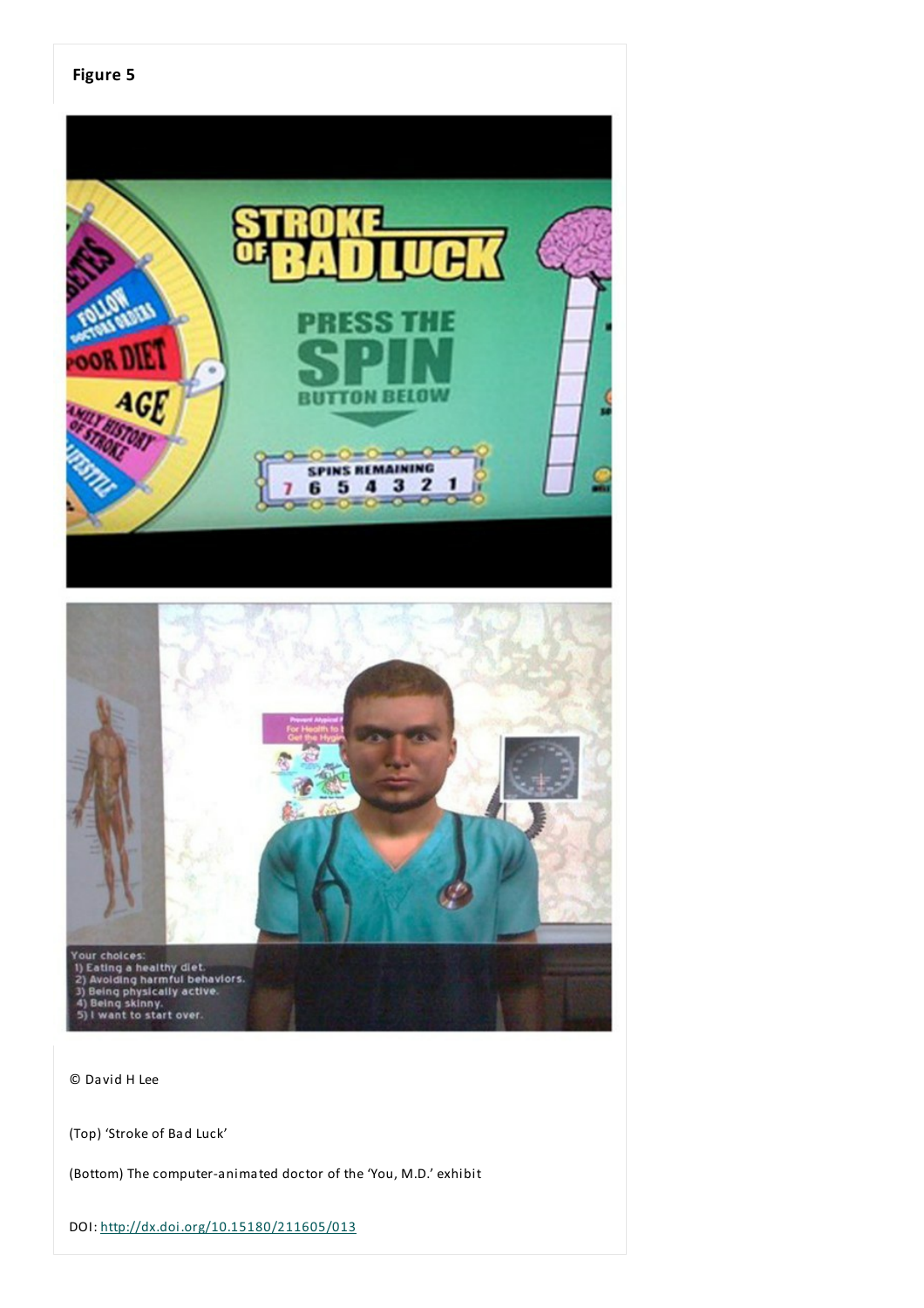Shifts in key require participants to adjust their expectations about what sort of interaction they are having.The shift is not always from earnest to playful. Canny to uncanny will also suffice. For example, 'Cancer Answers' at the end of the adulthood section, showed video-taped testimony of three speakers, including a male doctor, a female doctor and a woman who had survived cancer.The keying is strange, because all three of the speakers' faces were projected onto a mannequin dummy head, placed in front of a black velvet background.The three speakers look like a single disembodied head floating in space.The audio modality doesn't seem to be in the same key as the visual.



Component DOI: http://dx.doi.org/10.15180/211605/003

# **Instrumentalities**

'Instrumentalities' describes forms and styles of communication (Hymes, 1974, pp 58–60) including modes, such as spoken/written, verbal/non-verbal or auditory/visual. Arguably, indirect directives can be observed in other modes besides verbal. Among the smoking exhibits there are two pairs of lungs, represented by balloons. One set inflates, but the other has holes in it. In the context of a health exhibition with a stated interventionist purpose, is this exhibit not an exhortation to quit smoking? How verbally explicit (or inexplicit) need an exhibit be to function as a directive?

To better understand indirect directives, it helps to introduce two technical terms from rhetorical studies. First, a *syllogism* is a type of argument composed of a major premise, a minor premise and a conclusion, which necessarily follows from the premises.The canonical example of a syllogism is: 'All men are mortal. Socrates is a man.Therefore, Socrates is mortal.' An enthymeme is, typically, a syllogism with the conclusion (or some component proposition) unstated. If all men are mortal and Socrates is a man, it goes without saying that he is mortal. No explicit conclusion is necessary. Visual arguments are enthymemic (Blair, 2004) because they can function as a logical 'proof' of sorts, even if they do not do so verbally. When the 'Body Armor' exhibit at*The Amazing You* shows photos of children, stricken with smallpox and other vaccine-preventable diseases, they arguably function as a directive to parents to have their children vaccinated.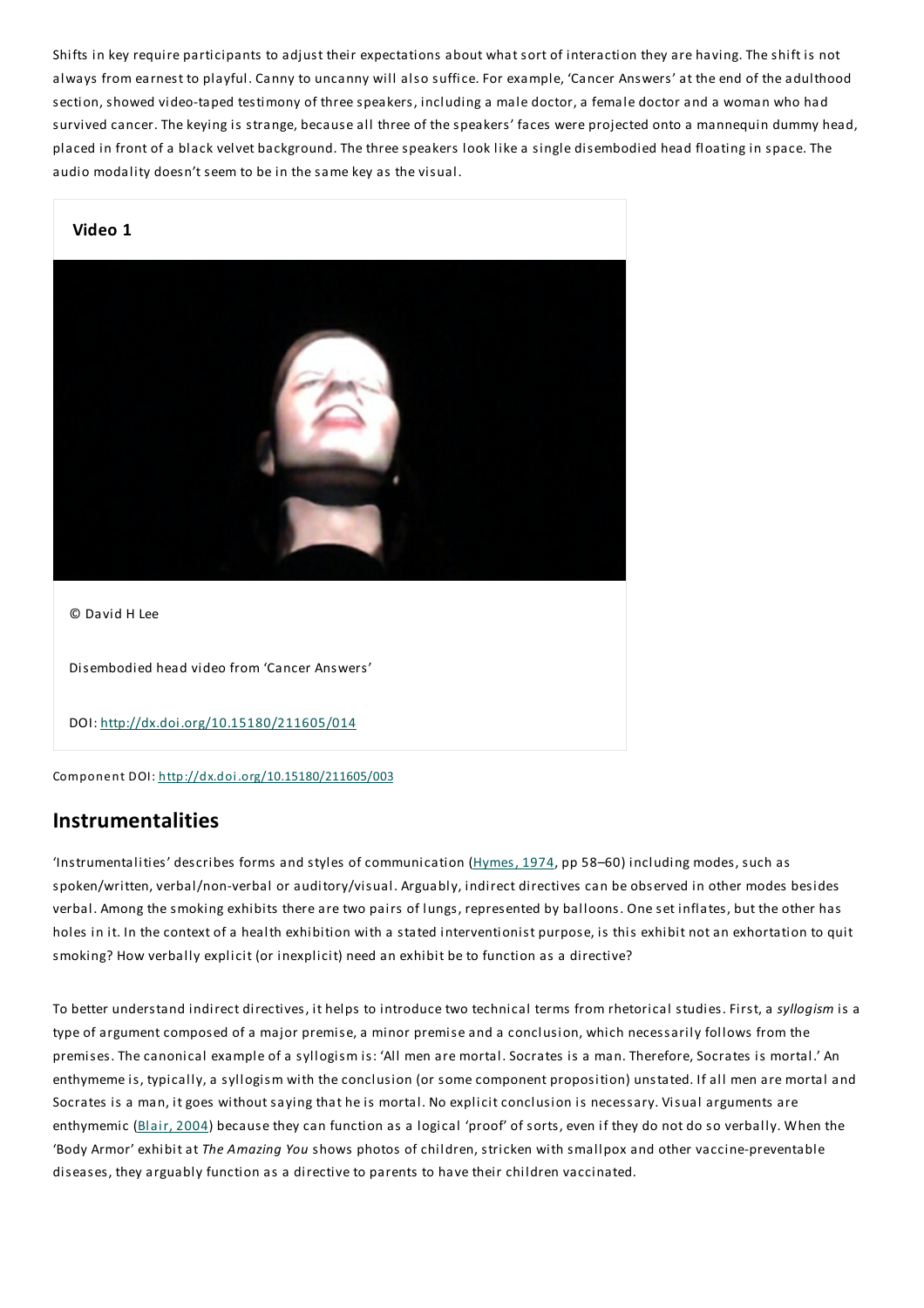#### **Figure 6**



© David H Lee

(Left) 'Two Sets of Lungs' – an indirect directive?

(Right) Child stricken with smallpox, panel text

#### DOI: http://dx.doi.org/10.15180/211605/015

An unstated directive about abstinence and safe sex is being made by graphic photos of a cancerous cervix at the 'Risky Relations' exhibit. Non-verbal arguments rely on the visitor to reconstruct the argument explicitly and come to the necessary conclusions. A focus on verbal and visual instrumentalities reveals that the meaning of an image depends upon the context in which it is presented, and the social purpose for which it is intended.

Component DOI: http://dx.doi.org/10.15180/211605/004

## **Norms**

'Norms' are social rules governing a communication event, and the term refers to how speakers react to and interpret messages (Hymes, 1974, p 60). As an informal learning setting, The Museum of Science and Industry is subject to far fewer rules than a classroom, where norms of interaction include sitting still and listening intently. Self-directed learning and hands-on activities transgress norms of formal learning by design. I observed classrooms of children, unleashed upon the exhibition floor, running and emitting shrill vocalisations, pausing only long enough to haphazardly mash a panel of buttons.*The Amazing You* has interactive and 'pseudo-interactive' (Heath and Vom Lehn, 2008) affordances, including buttons to push, interactive quizzes, etc. Affordances may be considered as tacit directives because they suggest an action potential of an object without issuing a formal imperative. A steering wheel on an exhibit almost 'asks' to be turned, no instructions needed.

*The Amazing You* frankly addresses some taboo topics, and discourse usually taking place in private (between a doctor and patient, or between family members) is out in the open. Some exhibits, such as the 'Welcome to Our World' video, showing graphic birth footage, are partially walled off from the rest of the exhibition, with a sign, warning of adult subject matter. Another exhibit has actual foetal specimens in jars, illuminated in different colours, each foetus representing a different gestation period. One informant, a young woman without kids, expressed concern about their origins: "Presumably the fetuses died of natural causes [laughs nervously]…could it have been born prematurely but still survived?" Respondents who stated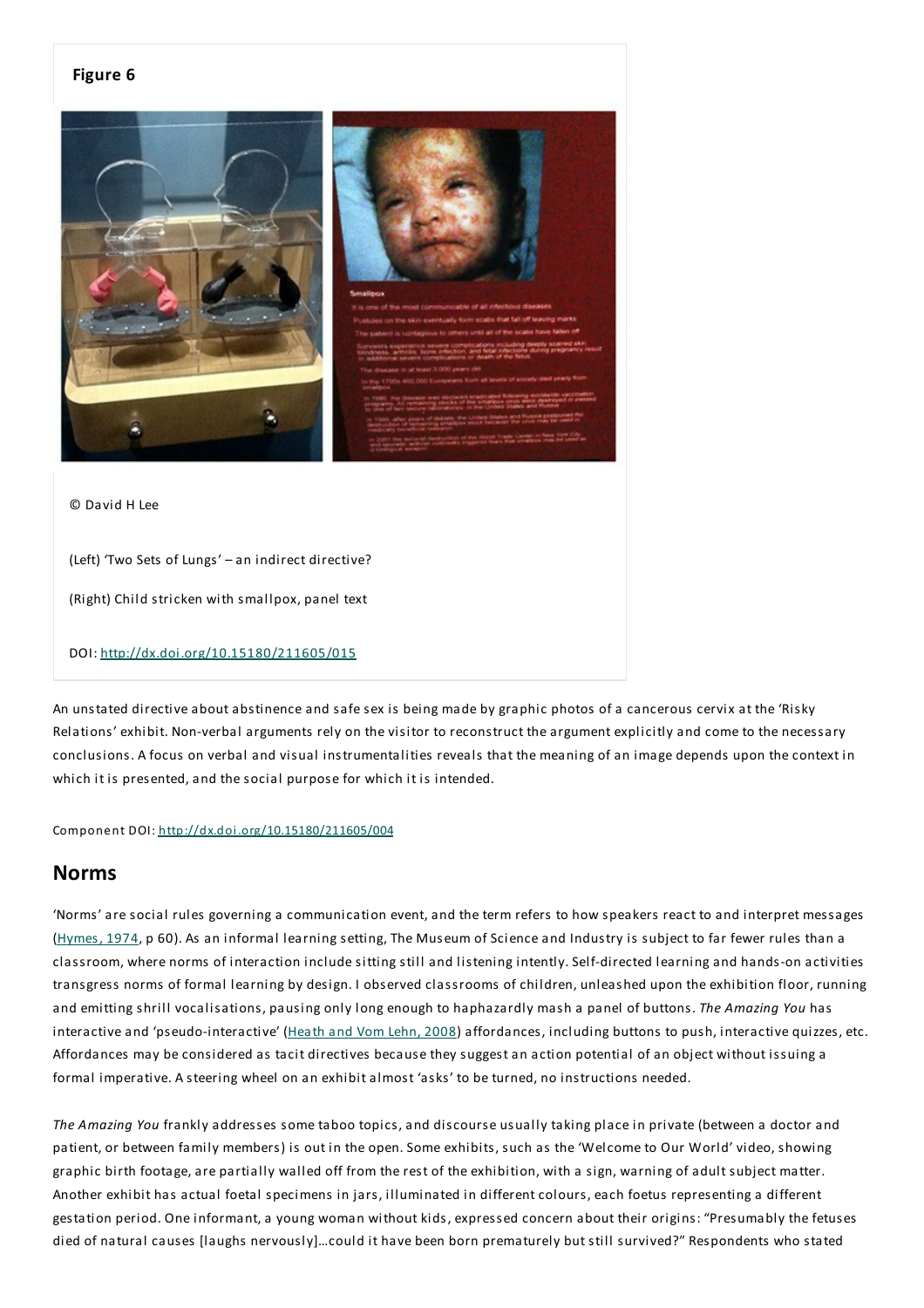there were parts of the exhibition that were not appropriate for children cited the foetuses, the birthing video, and the STD exhibit.

For Hymes (1974), a full analysis of norms involves a broader consideration of social context (Keating, 2007, p 291). In the United States, millions of people don't have any health insurance and millions more are inadequately insured. While private health insurance companies were major underwriters of the exhibition, there was never a mention of co-pays, deductibles and other 'out-of-pocket' expenses which patients in the US routinely pay. Many of the medical procedures exhibited would have been prohibitively expensive for the hundreds of thousands of uninsured and underinsured people in the greater Tampa Bay area (McGrory, 2015).

Component DOI: http://dx.doi.org/10.15180/211605/005

## **Genre**

Hymes (1974) uses the term 'genre' to distinguish between types of communication, such as lectures, sermons, tales, etc. (p 61). Certainly, science centres have generic features, such as panels with text and pictures, models, and arcade style buttons to press, which can be distinguished from a collections-based exhibition. What other ways might the genre category be applied to *The Amazing You*?

Executives at MOSI were keen to draw a distinction between the 'bodily systems' approach found in other human biology exhibits, and the life span approach at*The Amazing You*.The 'you' pronoun makes the body not an object (or an aggregate of objects) to behold, but the subject of the story.This cradle-to-grave narrative has tragic elements, with the 'protagonist' subject to injuries and degenerative diseases before eventually succumbing to mortality (despite their best efforts at eating healthily, exercising, etc.). As one informant stated: "What I noticed is that they jump from getting born to talking about all the diseases you can get."

Ravelli (2006), who expands the notion of genre into multimodal environments, notes that genre encompasses function as well as form and content (p 302). This brings us back to the overall 'ends' of the exhibition. Are there generic constraints on what makes *The Amazing You* a public health intervention? This is a question for further research. Ravelli (2006) notes that component messages may combine to contribute to some macro-genre, such as when a report provides evidence for some larger social purpose (p 303). This idea seems similar to 'act sequence', where a series of acts are ordered to accomplish some end result. 'Genre' may be one of the more elusive terms in the SPEAKING mnemonic since it overlaps with some of the others.

Component DOI: http://dx.doi.org/10.15180/211605/006

# **Estimating the success of The Amazing You, and the success of SPEAKING**

There are two questions we are concerned with in this section, both related to success. First, how successful was *The Amazing You* as a public health intervention? Second, how successful was the SPEAKING mnemonic in providing insight into a science museum exhibition? Addressing the first question is limited by the way this study was designed.The research described here was not a summative evaluation, learning outcomes were not a focus, and visitors were not prompted to comment on any particular exhibit. While psychometrics were not used on the survey, the descriptive terms shown in Figure 7 (top) are mostly positive.

Under the prompt for suggestions on how the exhibition could be improved, most respondents left the field blank or stated it was fine as is, but there were complaints about non-functioning exhibits, noisiness, dim lighting and lack of staff/volunteers on the floor. Other respondents wondered if some of the exhibits were appropriate for children.

Figure 7 (bottom) shows that most respondents (around 65 per cent) thought the exhibition would have a positive influence on health behaviours, with the rest unsure or unconvinced. One respondent wrote, 'It might or it might not. Depends on the person, really'.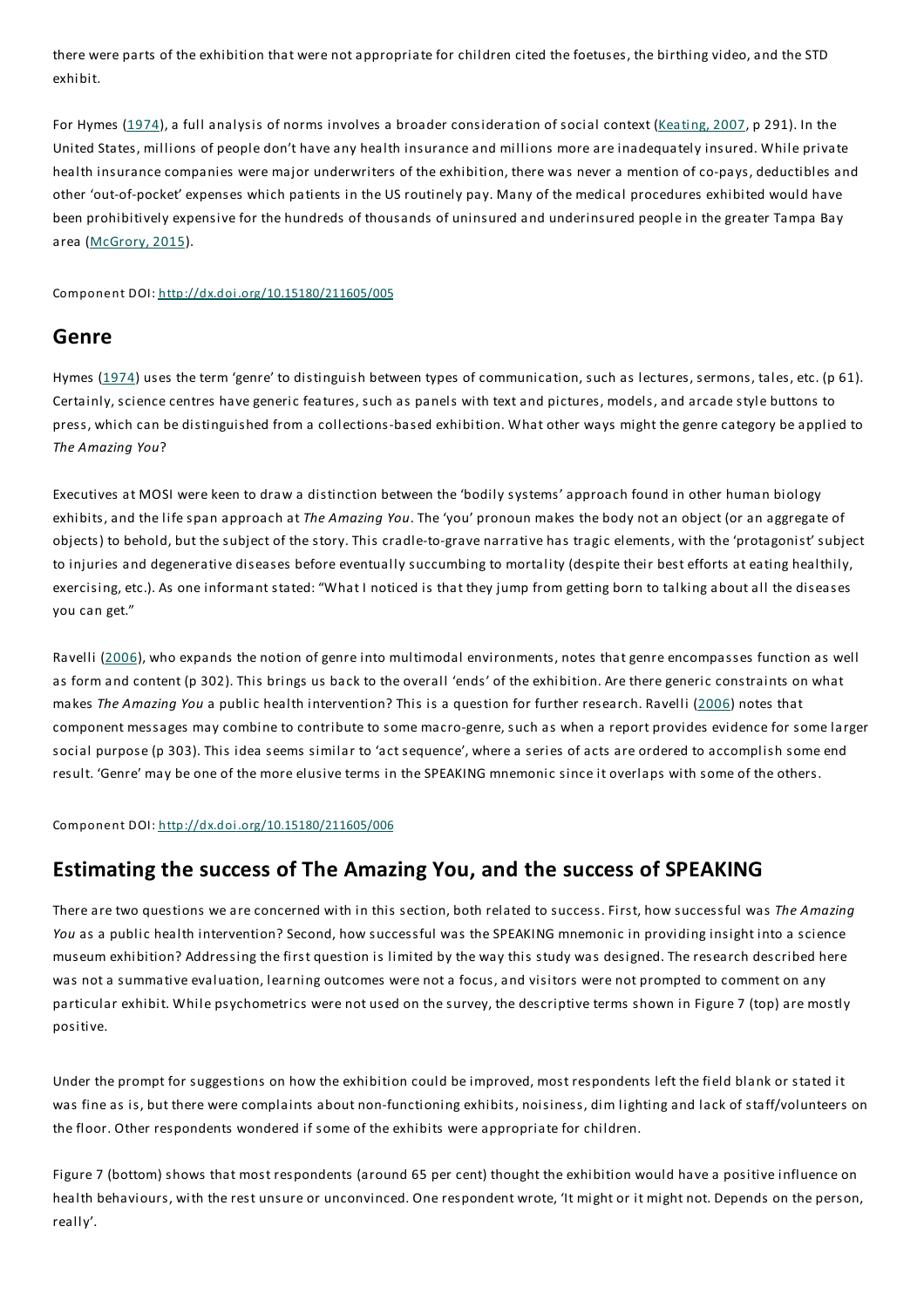#### Top descriptors used  $(n=72)$ Descriptors Mentions Informative 18 Great 13 Enjoyable 10 Interesting 8 6 Fun Educational  $\overline{4}$ 3 Cool 5 Nice, wonderful, engaging, love, wow  $(n=1$  per) 5 Negative

"Do you think it might influence guests to make healthier choices?"  $(n=72)$ 

| Response               | Number of responses |
|------------------------|---------------------|
| Yes                    | 47                  |
| No                     | ╮                   |
| Maybe                  | 15                  |
| Don't know/No response | 5                   |

© David H Lee

(Top) Top descriptors used

(Bottom) "Do you think it might influence guests to make healthier choices?"

#### DOI: http://dx.doi.org/10.15180/211605/016

Beyond the self-reported opinions of staff and visitors, there is little evidence to support a claim about the effectiveness of *The Amazing You* as a public health intervention. A more longitudinal, quantitative study might have enlisted visitors for months or years, with a clinician gathering 'before and after' readings of weight, blood pressure and other metrics. A 'pre, then post' survey could be given before and 'in several-month' intervals after a museum visit which would have them self-report on things such as food intake, exercise and bad habits. A control group could go through the same process, except without a visit to *The Amazing You*, to try and control for other influences, such as doctor's orders, family pressure or the media. Lacking funds for such an ambitious evaluation, a qualitative, ethnographic PhD dissertation resulted from this research, yielding some insights into the nature of health exhibits as interventions, which are stated below.

As to the second question about the utility of the SPEAKING mnemonic, I certainly found it useful for characterising the complex communication situation presented at*The Amazing You*. With its emphasis on function, SPEAKING provided the insight that health communication messages are more than statements of fact and may be didactic in their emphasis on behaviour modification.The concept of 'act sequence', especially, helped to reveal statements of facts which precede a command, as well as indirect commands, worded as statements. Indirect directives (verbal and pictorial) may help to mitigate the imposition of

#### **Figure 7**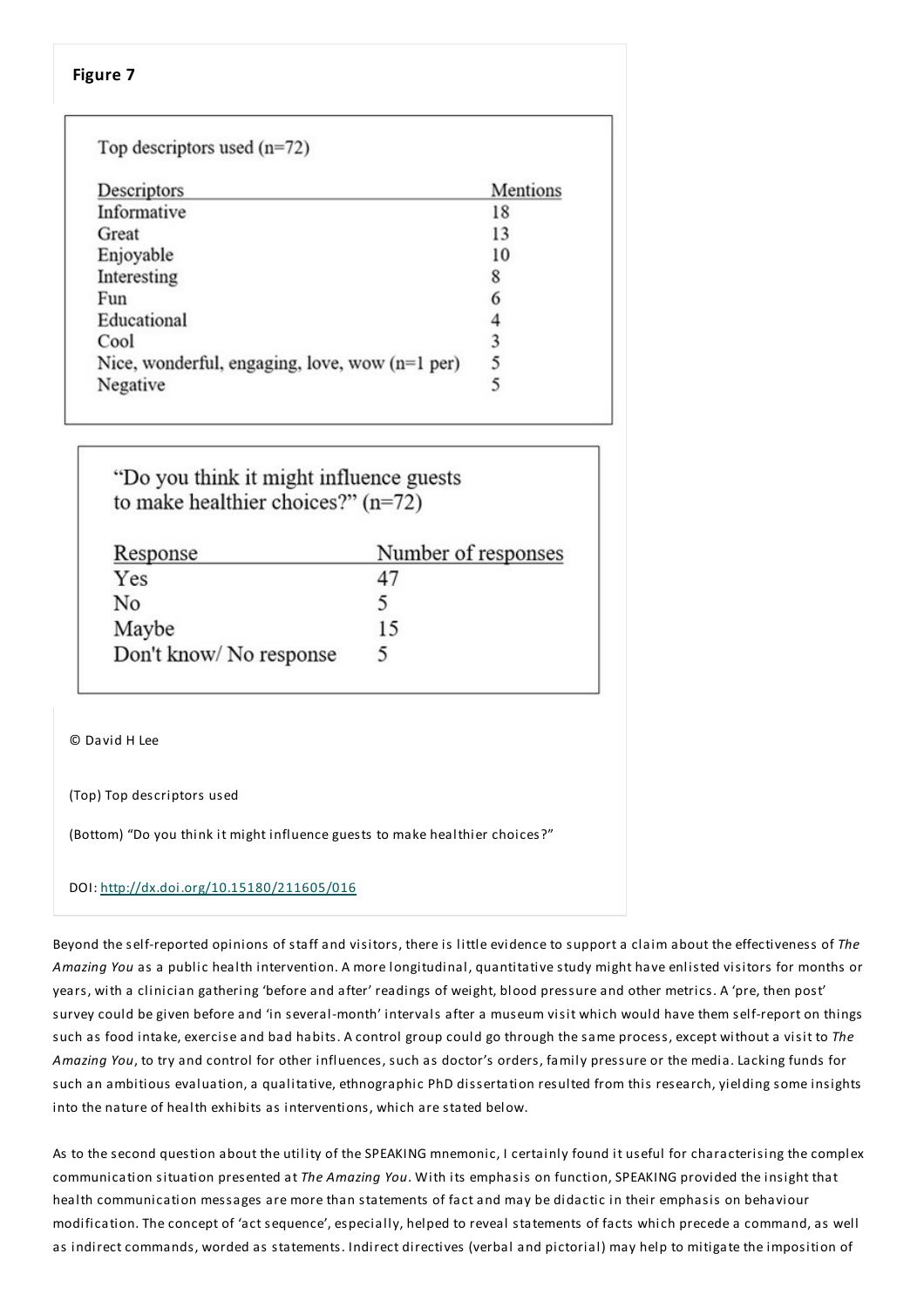an overt command.

The SPEAKING mnemonic was devised as a tool for analysing communicative situations, and while a search of the literature hasn't revealed any previous application to museum settings, there is nothing, in principle, preventing its use.There are some potential objections which may be anticipated. It may be objected that the mnemonic is intended for the study of speech, not writing and multimedia, but it is worth noting that originally, other forms of communication are included in the definition of instrumentality (or message form), including written language, hand gestures and facial expressions, or 'surrogate languages', such as whistles, drumbeats and morse code (Saville-Troike, 1989, p 145). As communicative situations, this study shows that science museum exhibitions yield to the same analytical categories as those applied to other one-way messages, such as explanations, elaborations, soliloquies or missives.[3]

#### **Figure 8**

# **EXHIBITS** mnemonic (adapted from SPEAKING)

**Expectations (for** *Norms*) eXhibition (for Setting/Scene) **Hoped-for-outcomes (for Ends)** Interlocutors (for Participants) **Brand** (for *Genre*) Instrumentalities (same) Tone (for  $Key$ ) Sequence (for Act Sequence)

© David H Lee

EXHIBITS mnemonic

DOI: http://dx.doi.org/10.15180/211605/017

Another objection that might be raised is that the study of communicative acts in sequence is usually found in the literature on face-to-face conversations (c.f. Geis, 2006). A science museum is, by contrast, a unidirectional signal path from sender to receiver. In response to this potential objection, it can first be noted that visitors do have some occasions to respond. For example, they might write reviews on travel websites, or respond to survey and interview questions posed by a guest researcher. However, the idea that communicative acts are typically sequenced in multimedia arguments seems apparent in the presentation of statement/imperative pairings, as well as the images which arguably formed elements of the sequence.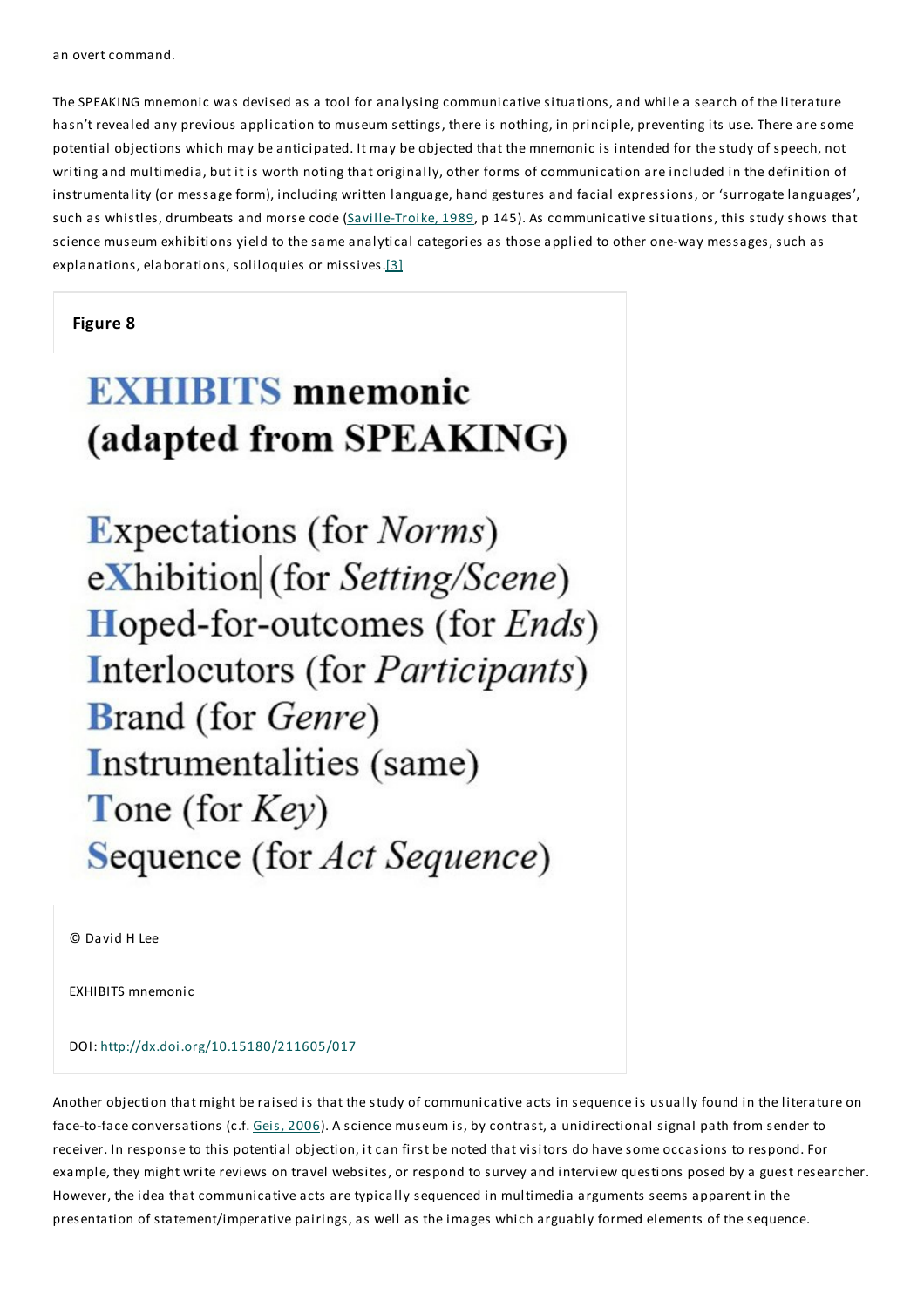Another objection to SPEAKING, which was problematic in this research, is that the categories are overlapping and not mutually exclusive.That is, an example used to illustrate one aspect might also illustrate another. For instance, in the discussion of 'genre', above, it wasn't entirely distinguishable from 'ends', because both related to purpose or function.The example of the disembodied head being projected onto the velvet background (pictured in Video 1), was used in the study as an illustration of *keying,* where the audio channel contained a sincere monologue, but the visual modality showed something surreal.This example could have also been used to illustrate two different *instrumentalities,* one audible, and one visual. However, if this single anecdote helped illustrate both analytical dimensions, perhaps it shows that both are apt descriptors for consideration in the science museum environment.

No doubt, more problems with this approach can be identified, but for present purposes SPEAKING was an effective methodological innovation which considered multiple dimensions of museum communication.To use SPEAKING in a multimedia science museum environment is to acknowledge that an exhibition is a communication situation, with multiple purposes at work, not limited to passing on information.To employ the SPEAKING mnemonic is also to make a statement that communication is principally a multimodal experience, and not strictly a verbal one.The goals of exhibit designers are, perhaps typically, to inform and entertain, but those in the science museum world need to also ask: What is this exhibit trying to get people to do? Certainly, there are buttons to push, or interactive quizzes to be answered. But in terms of social purpose, what actions are being recommended, even after the visitor leaves?

#### Component DOI: http://dx.doi.org/10.15180/211605/007

## **Conclusion**

The SPEAKING mnemonic characterises facets of communication taking place at*The Amazing You*, beyond a traditional sender/receiver model of communication, while providing access to conceptual apparatus from SAT, interactional communication theory and the dramaturgical sociology of Goffman.This piece is an intentional effort to find new ways to approach science museum exhibits. This study suggests that the SPEAKING mnemonic is amendable to being used in museums, and can be useful for identifying (the sometimes less-than-explicit) agendas of health promotion discourse.

Among the terms of SPEAKING, 'act sequence' was the one that provided the most insight into how reports precede commands. While *The Amazing You* sometimes phrases health advice in the imperative mood, it may also be phrased in the indicative. Health advice also appears after a factual claim; or, it may not be stated explicitly, but is a tacit conclusion, following from evidence presented. Pictures and other multimedia may serve as component acts, providing evidence or issuing injunctions much like syntactical sentences. Such act sequences can be identified in other forms of multimedia health promotion messages, outside of museums, such as print ads, pamphlets, commercials, PSAs, etc. Identifying covert commands is a reminder that health communication may attempt to conceal its interventionist intent.That factual assertions precede and couple with imperatives suggests a limitation of SAT, where the uttered sentence stands on its own as the unit of analysis. Instead, speech acts should be studied syntagmatically as well as paradigmatically, to follow up on Hymes' (1974) 'act sequence' concept. The other notable finding of this study is that the potential scope of SPEAKING is apparently greater than its paradigmatic oral utterance cases. It can be applied to multimedia and multimodal messages, in science museums and beyond.

To have an 'interventionist' exhibition is to urge visitors to quit smoking, get vaccinated, lose weight, and otherwise change their behaviour. While behaviours are an important determinant of health, they are not the only one. Health communication messages may focus on individual behaviours at the expense of other health determinants, including pollution, racism, income, education, housing, and access to health care. Researchers (including those writing in *The Science Museum Group Journal*) sometimes question the very premise of interventions. For example, Manon Parry (2021) notes that interventions presume something in need of correction, and George Vasey (2021) notes that the notion of 'misbehaviour' is infantilising. A deeper question than 'What makes an exhibition interventionist?' is 'What is meant by the term intervention?'. An intervention focused squarely on changing individual behaviours, I suggest, presumes health is solely a matter of choice, minimising social inequities.

This has only been a cursory investigation of the SPEAKING mnemonic and its potential as a methodological innovation.The insights of this paper may be stated as tentative maxims for curators and exhibit designers working on tomorrow's health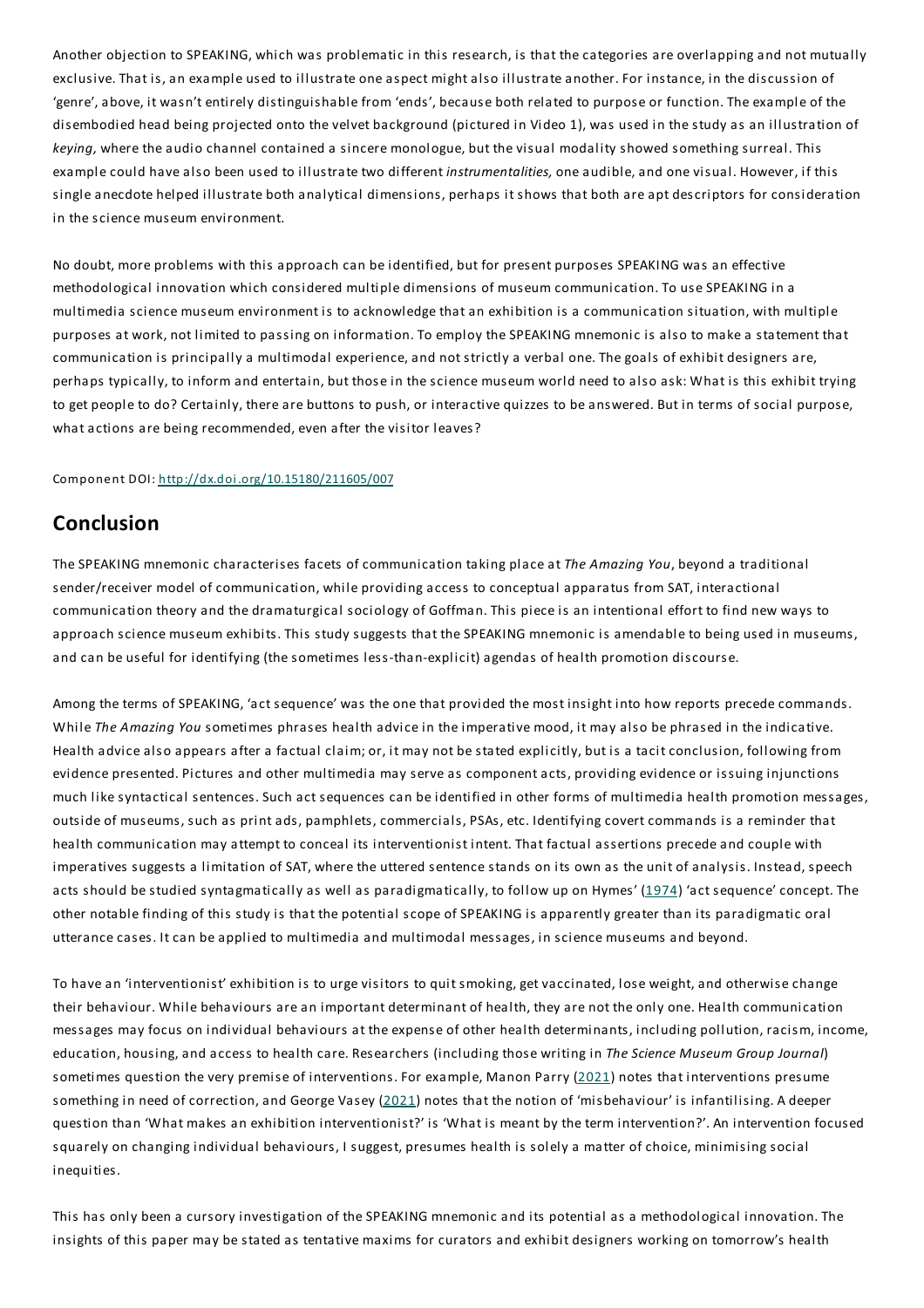exhibits to consider. Museum exhibitions are communicative situations. An exhibition asks the visitor to do something, even after they leave, sometimes in covert ways. When asking visitors to do something, it is more effective to predicate your request with a reason why.The key (or tone) of an exhibition is important, as an exhibit may communicate contradictory moods on different communication channels (one serious and one farcical, for example). Visitors have expectations and science museums are governed by norms of interaction and generic constraints; both of these can be understood and anticipated to make exhibitions work well. Finally, for a deeper look at museum communication, as a tool for evaluation, it may be helpful to consider the SPEAKING mnemonic.

#### **Acknowledgements**

I am grateful to Wit Ostrenko, Dave Conley and Judith Lombana, for facilitating the Museum of Science and Industry research, and to Fred Steier, my dissertation advisor. I am also thankful for the comments from two anonymous reviewers. All photos and charts are from the author.

Component DOI: http://dx.doi.org/10.15180/211605/008

# **Tags**

- **•** Exhibitions
- Museology
- Public engagement
- Audience research
- **•** Science communication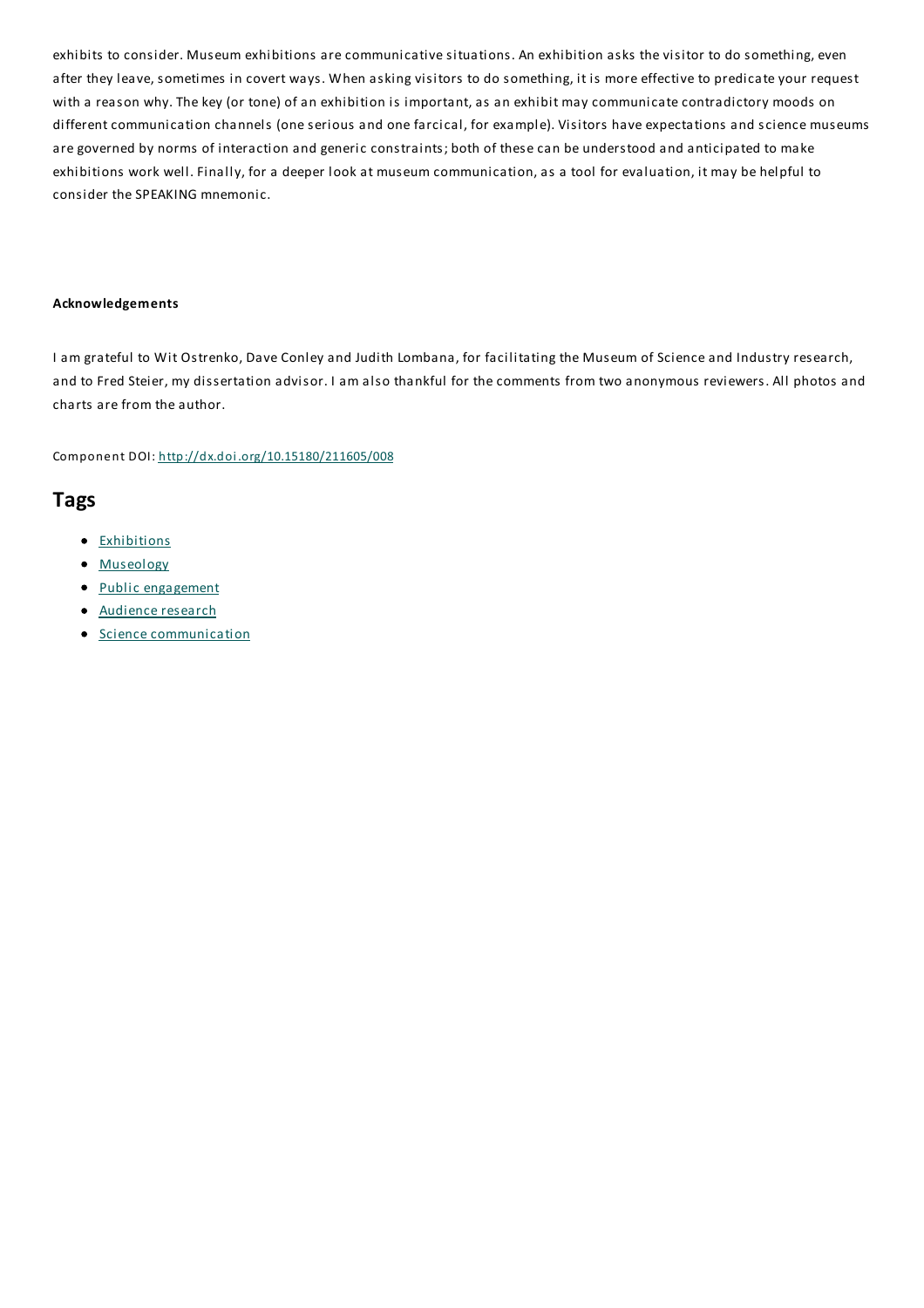# **Footnotes**

- 1. A more complete description of most of the exhibits in *The Amazing You* can be found in Lee, 2014.
- 2. Incidentally, there are interesting similarities here with the systemic functional linguistics/multimodal-analytic distinction between ideational and interpersonal metafunction (Jewitt, 2009, p 24).
- 3. To overcome the oral-centric implications of SPEAKING, I adapted the mnemonic into EXHIBITS for use in museum settings. See Figure 8.

# **References**

- 1. Bateson, G, 1972, *Steps to an Ecology of Mind* (New York: Ballantine)
- 2. Blair, A J, 2004, 'The Rhetoric of Visual Arguments', in Hill, C A and Helmers, M (eds), *Defining Visual Rhetorics* (Mahwah: Lawrence Erlbaum Associates, Inc., Publishers), pp 41–62
- 3. Brehm, S S and Brehm, J W, 1981, *Psychological Reactance: A Theory of Freedom and Control* (New York, NY: Academic Press)
- 4. Cameron, D, 1968, 'A Viewpoint:The Museum as a Communication Systems and Implications for the Museum Educator', *Curator*, 11, pp 33–40
- 5. Contorno, S, 2017, 'MOSI to close most of its building, IMAX to save money before move to downtown Tampa',*Tampa Bay Times*, 19 May
- 6. De Borhegyi, S F, 1963, 'Visual Communication in the Science Museum', *Curator*, 6, pp 45–57
- 7. Dillard, J P and Lijiang Shen, 2005, 'On the Nature of Reactance and Its Role in Persuasive Health Communication', *Communication Monographs* 72, no. 2: 144–168
- 8. Gebhard, B, 1940, 'Health Exhibits', *American Journal of Public Health*, 30 June
- 9. Geis, M L, 2006, *Speech Acts and Conversational Interaction* (Cambridge: Cambridge University Press)
- 10. Goffman,E, 1974, *Frame Analysis: An Essay on the Organization of Experience* (Cambridge, MA: Harvard University Press)
- 11. Griffin,E, Ledbetter, A and Sparks, G, 2014, *A First Look at Communication Theory*, 9th edition (New York: McGraw-Hill)
- 12. Heath, C and Lehn, D V, 2008, 'Configuring "Interactivity":Enhancing Engagement in Science Centers and Museums', *Social Studies of Science* 38, no. 1: 63–91
- 13. Hooper-Greenhill,E, 1991, 'A New Communication Model For Museums', *Curator* 9: 45–57
- 14. Hymes, D H, 1974, *Foundations in Sociolinguistics: An Ethnographic Approach* (Philadelphia: University of Pennsylvania Press)
- 15. Jewitt, C, 'An Introduction to Multimodality', in Jewitt, C (ed),*The Routledge Handbook of Multimodal Analysis* (New York: Routledge), pp 14–27
- 16. Keating,E, 2007, 'The Ethnography of Communication', in Atkinson, P, Coffey, A, Delamont, S, Lofland, J and Lofland, L (eds), *Handbook of Ethnography* (Thousand Oak, CA:Sage Publications), pp 285–301
- 17. Langer,E, Blank, A and Chanowitz, B, 1978, 'The Mindlessness of Ostensibly Thoughtful Action:The Role of "Placebic" Information in Interpersonal Interaction', *Journal of Personality and Social Psychology* 36, no. 6: 635–642
- 18. Latour, B, 2005, *Reassembling the Social: An Introduction to Actor-Network-Theory* (Clarendon Lectures in Management Studies, Oxford; Oxford University Press)
- 19. Lee, D H, *Informing,Entertaining and Persuading: Health Communication atThe Amazing You* [Doctoral Dissertation]. Retrieved from https://digitalcommons.usf.edu/etd/5252/
- 20. Lee, D H, 2018, 'A Cardiology Exhibit at a Science Museum, Viewed as Speech Acts in Sequence', *Health Communication*: 1– 6
- 21. McGrory, K, 2015, 'Census: Number of Tampa Bay residents without medical insurance drops',*Tampa Bay Times*, 18 September. Retrieved from: https://www.tampabay.com/news/health/census-number-of-tampa-bay-residents-withoutmedical-insurance-drops/2246200/
- 22. Parry, M, 2021, 'The valuable role of risky histories: exhibiting disability, race and reproduction in medical museums', *Science Museum Group Journal*, 14
- 23. Ravelli, L J, 2006, 'Genre and the Museum Exhibition', *Linguistics and the Human Sciences* 2, no. 2: 299–317
- 24. Saville-Troike, M, 1989,*The Ethnography of Communication: An Introduction*, 2 nd edition (Oxford: Basil Blackwell, Ltd)
- 25. Searle, J R, 1975, 'Indirect Speech Acts', in Cole, P and Morgan, J L (eds), *Syntax and Semantics Volume 3:Speech Acts* (New